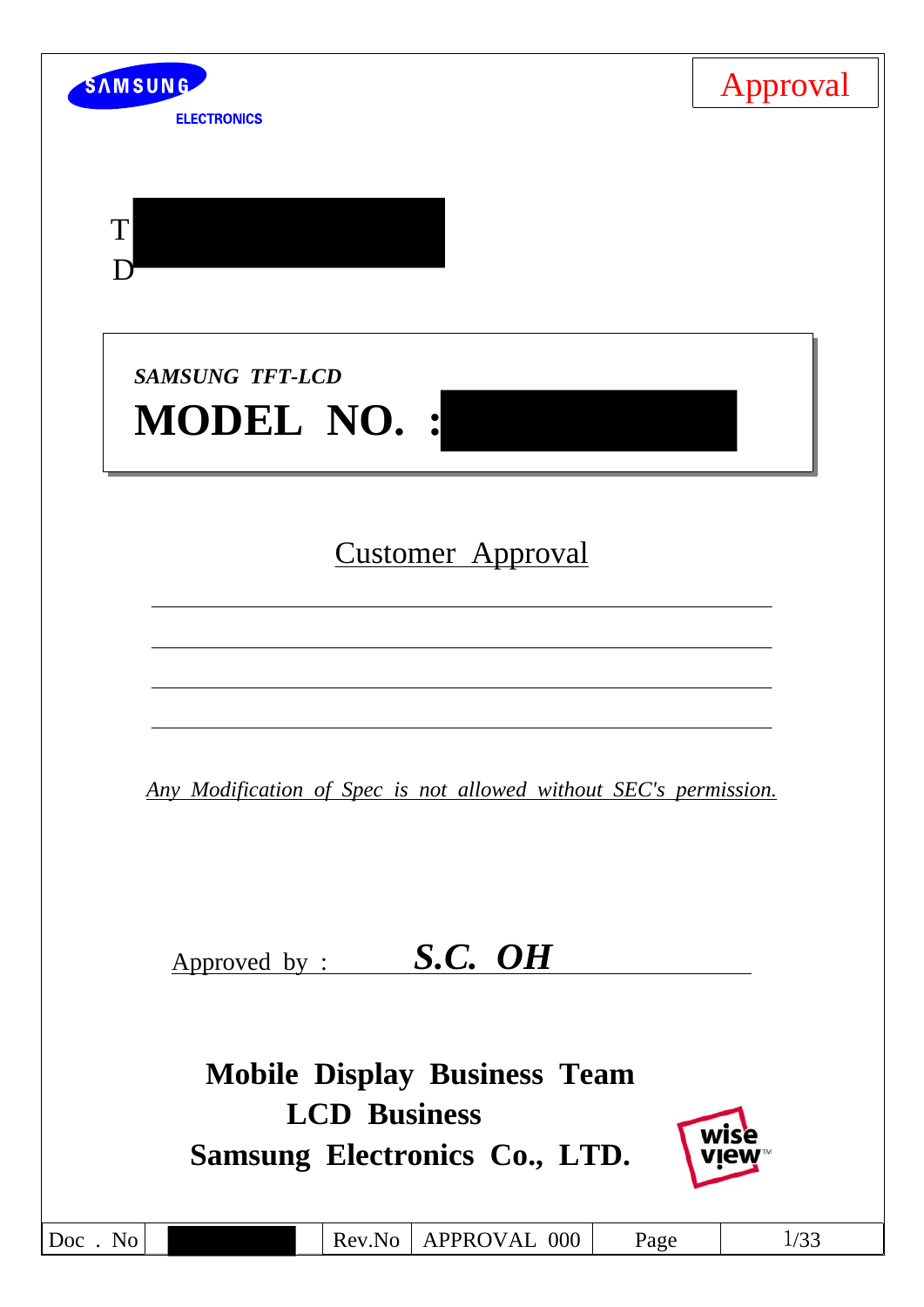|             |          |      |                           | Approval |
|-------------|----------|------|---------------------------|----------|
|             |          |      | <b>Revision History</b>   |          |
| Date        | Rev. No. | Page | Summary                   |          |
| Mar. 6.2007 | $000\,$  |      | Rev.000 was first issues. |          |
|             |          |      |                           |          |
|             |          |      |                           |          |
|             |          |      |                           |          |
|             |          |      |                           |          |
|             |          |      |                           |          |
|             |          |      |                           |          |
|             |          |      |                           |          |
|             |          |      |                           |          |
|             |          |      |                           |          |
|             |          |      |                           |          |
|             |          |      |                           |          |
|             |          |      |                           |          |
|             |          |      |                           |          |
|             |          |      |                           |          |
|             |          |      |                           |          |
|             |          |      |                           |          |
|             |          |      |                           |          |
|             |          |      |                           |          |
|             |          |      |                           |          |
|             |          |      |                           |          |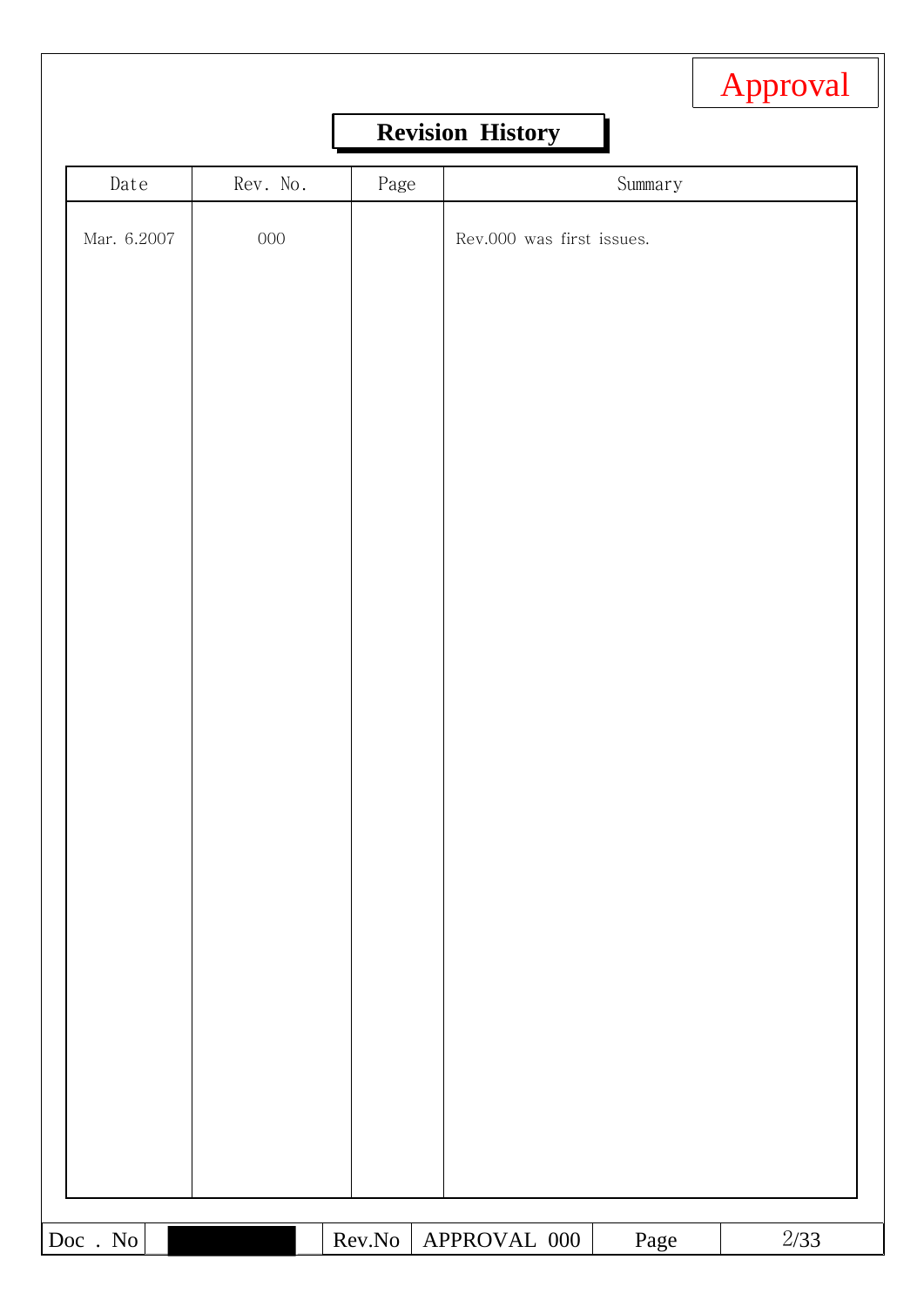# **Contents**

| General Description                                                  |                            | --------------------------- (4)     |
|----------------------------------------------------------------------|----------------------------|-------------------------------------|
| 1. Absolute Maximum Ratings                                          |                            | --------------------------- (6)     |
| 1.1 Absolute Ratings Of Environment                                  |                            |                                     |
| 1.2 Electrical Absolute Ratings                                      |                            |                                     |
| 2. Optical Characteristics                                           |                            | ---------------------------- (8)    |
| 3. Electrical Characteristics                                        |                            | ------------------------- (11)      |
| 3.1 TFT-LCD Module                                                   |                            |                                     |
| 3.2 Back-light Unit                                                  |                            |                                     |
| 4. Touch Screen Panel Specification                                  |                            | --------------------------- $(13)$  |
| 4.1 Electrical Characteristics                                       |                            |                                     |
| 4.2 Mechanical & Reliability Characteristics                         |                            |                                     |
| 4.3 Design Guide                                                     |                            |                                     |
| 5. Block Diagram                                                     |                            | ---------------------------- $(16)$ |
| 5.1 TFT-LCD Module (Interface System Structure) with Back Light Unit |                            |                                     |
| 5.2 Touch Screen Panel                                               |                            |                                     |
| 5.3 Back-light Unit                                                  |                            |                                     |
| 6. Input Terminal Pin Assignment                                     |                            | ---------------------------- $(18)$ |
| 6.1 Input Signal & Power                                             |                            |                                     |
| 6.2 Touch Screen Panel                                               |                            |                                     |
| 6.3 Back-Light Unit                                                  |                            |                                     |
| 6.4 Input Signal, Basic Display colors and Gray Scale of Each Colors |                            |                                     |
| 6.5 Pixel Format                                                     |                            |                                     |
| 7. Interface Timing                                                  |                            | -----------------------------(21)   |
| 8. Power On/Off Sequence                                             |                            | --------------------------- $(26)$  |
| 9. Outline Dimension                                                 |                            | (27)                                |
| 10. Packing                                                          | -------------------------- | (28)                                |
| 11. Marking & Others                                                 | -------------------------- | (29)                                |
| 12. General Precaution                                               |                            | --------------------------- (30)    |
| 12.1 Handling                                                        |                            |                                     |
| 12.2 Storage                                                         |                            |                                     |
| 12.3 Operation                                                       |                            |                                     |
| 12.4 Others                                                          |                            |                                     |
| 13. Reliability Test Result                                          |                            | ---------------------------(32)     |
|                                                                      |                            |                                     |
|                                                                      |                            |                                     |
|                                                                      |                            |                                     |
| Rev.No<br>APPROVAL 000<br>Doc. No                                    | Page                       | 3/33                                |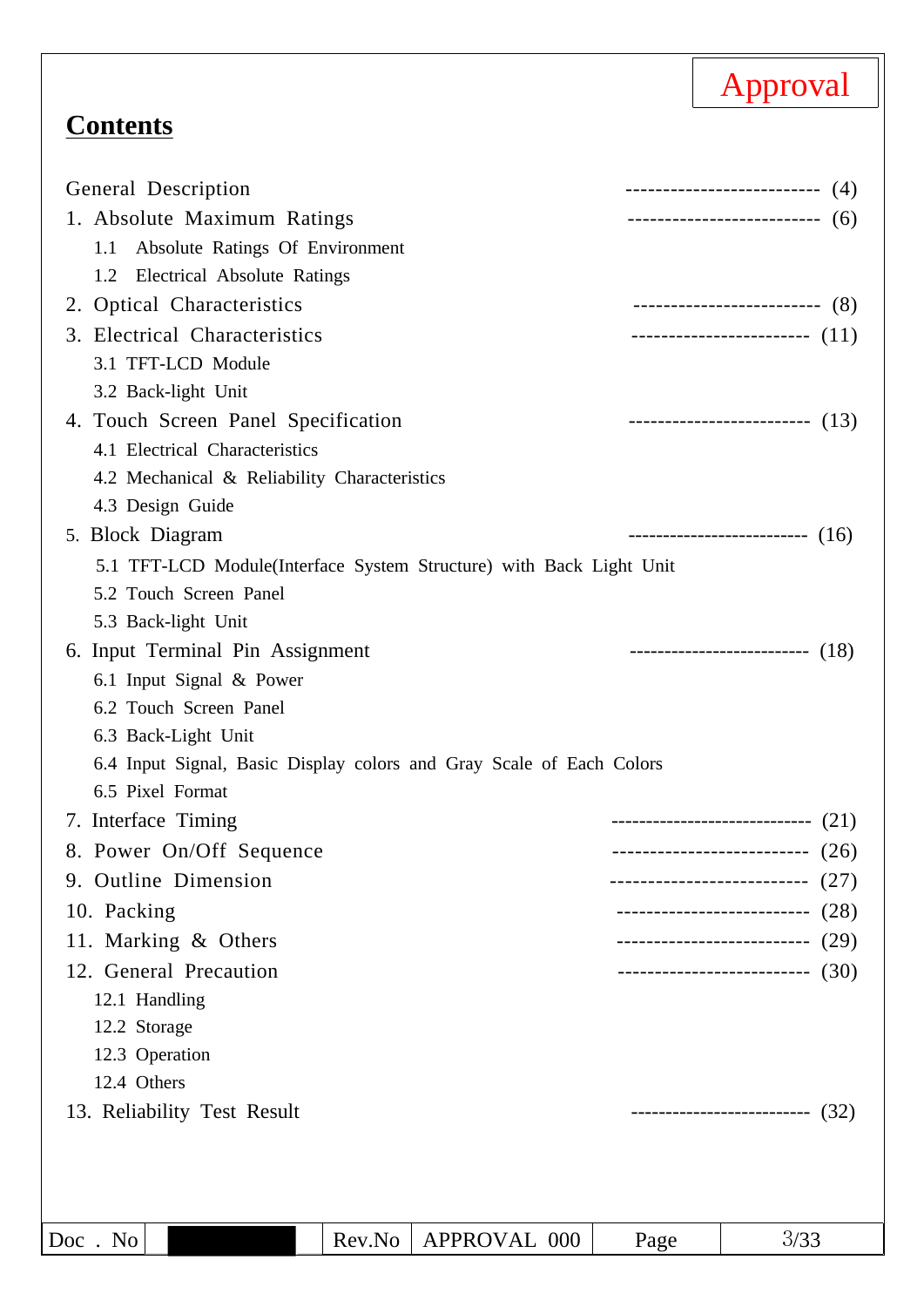

#### **General Description**

#### **\* Description**

is a TMR(Transmissive with Micro Reflective) type color active matrix TFT (Thin Film Transistor) liquid crystal display (LCD) that uses amorphous silicon TFT as a switching devices. This model is composed of a TFT-LCD module, a driver circuit and a back-light unit.

The resolution of a 4.3" contains 480x272(RGB) dots and can display up to 16.7M colors.

#### **\* Features**

- triple-gate & Dual ASG
- Transmissive with Micro Reflective type and back-light with 10 LEDs are available.
- PVA(Patterned Vertical Alignment) mode.
- Dot inversion mode.
- 24bit RGB Interface
- DE(Data Enable) & SYNC mode DE, Vsync, Hsync, DOTCLK

#### **\* Applications**

- Display terminals for PMP(Portable Multimedia Player) , Portable CNS(P-CNS) , MP3 application products.
- Display terminals for AV application products.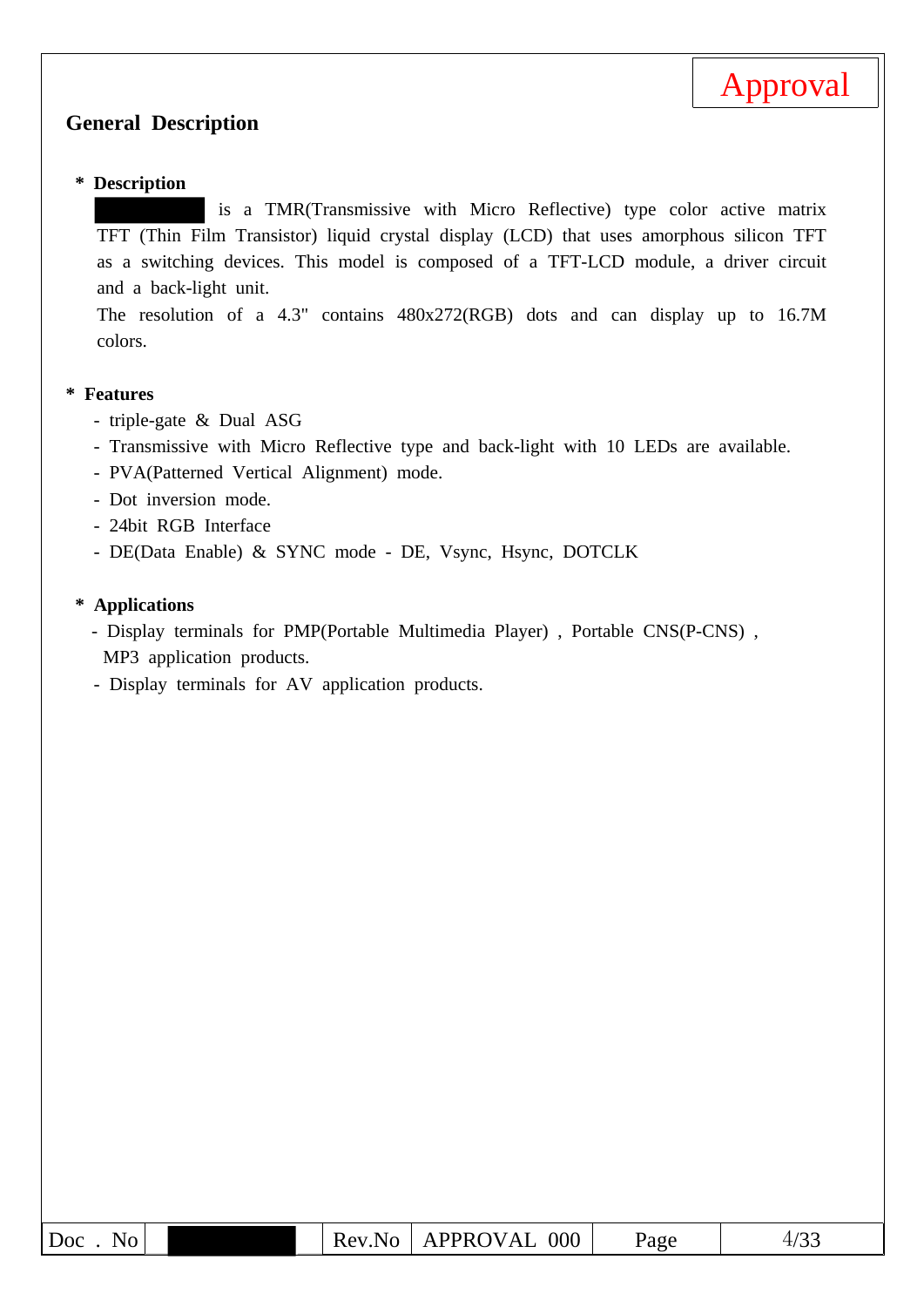

### **\* General information**

| <b>Items</b>      | <b>Specification</b>                 | Unit                     | <b>Note</b>              |
|-------------------|--------------------------------------|--------------------------|--------------------------|
| Display area      | 95.04(H) X 53.856(V) (4.3" diagonal) | mm                       |                          |
| Driver element    | a-Si TFT active matrix               |                          | $\overline{\phantom{a}}$ |
| Display colors    | 16,777,216                           | colors                   |                          |
| Number of dots    | 480(H) x 272 x RGB(V)                | dot                      |                          |
| Pixel arrangement | RGB stripe                           | $\qquad \qquad$          |                          |
| Pixel pitch       | $0.198(H)$ X $0.198(V)$              | mm                       | 128ppi                   |
| Display mode      | Normally Black                       | $\overline{\phantom{0}}$ |                          |

### **\* Mechanical information**

| <b>Item</b>    |               | Min.  | Typ.  | Max.  | Unit | <b>Note</b> |
|----------------|---------------|-------|-------|-------|------|-------------|
|                | Horizontal(H) | 105.3 | 105.5 | 105.7 | mm   | -           |
| Module<br>size | Vertical(V)   | 67.0  | 67.2  | 67.4  | mm   | $\perp$     |
|                | Depth(D)      | 3.85  | 4.05  | 4.25  | mm   | $\perp$     |
|                | Weight        | -     | 60    | 65    | g    | (2)         |

## Note (1) Not include FPC.

Refer to the Outline Dimension in the "9. Outline Dimension" for further information. (2) Module and Back-light unit are included**.**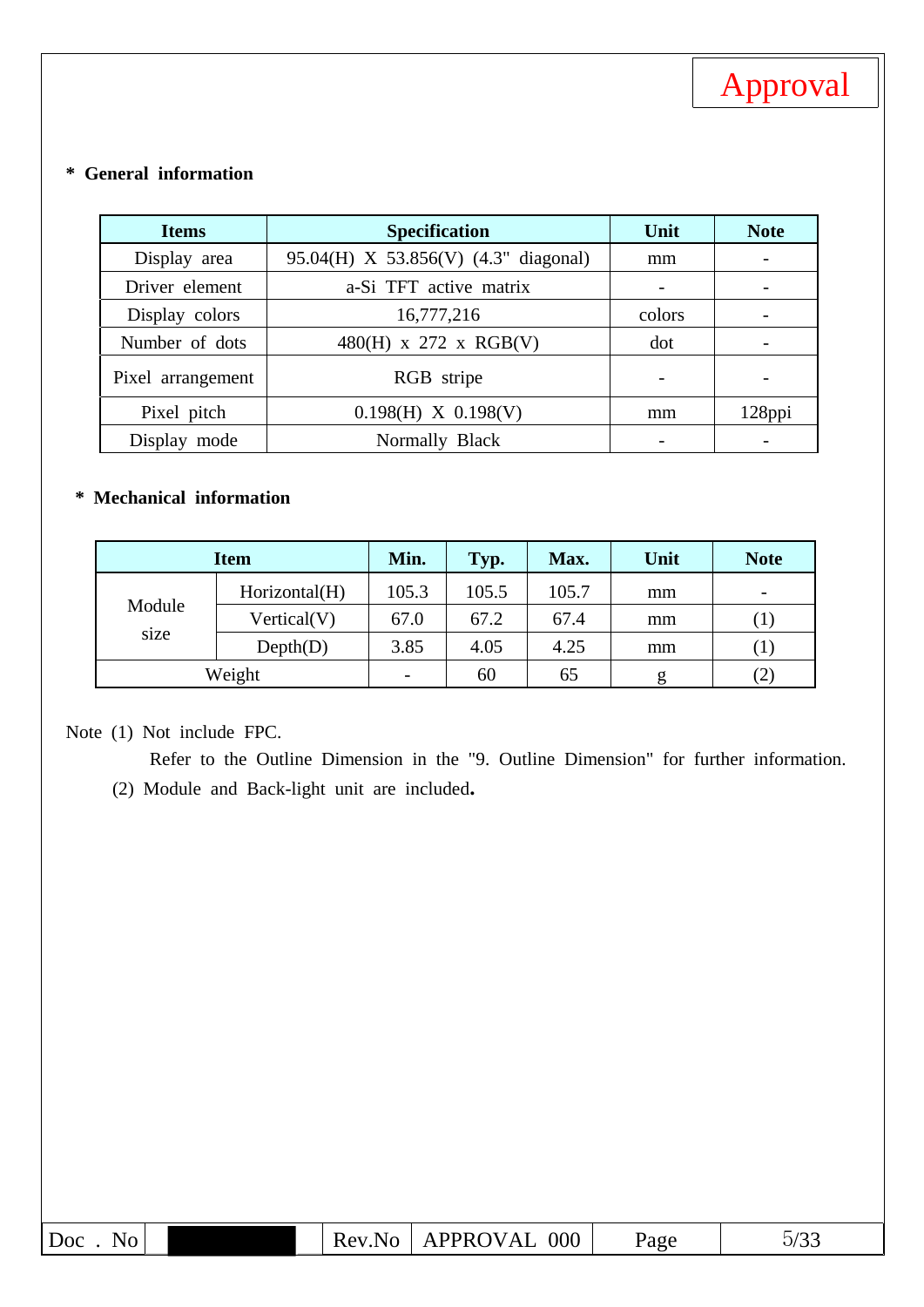

## 1. Absolute Maximum Ratings

1.1 Absolute Ratings Of Environment

| <b>TEM</b>            | <b>MIN</b>      | <b>MAX</b>     | <b>REMARK</b> |
|-----------------------|-----------------|----------------|---------------|
| Storage Temperature   | $-40^{\circ}$   | $85^\circ$     | Note(1)       |
| Operating Temperature | $-20^{\circ}$ C | $70^{\circ}$ C | Note(2)(3)    |

Note(1) 90%RH maximum humidity, 60℃ maximum wet-bulb temperature

- (2) When operated at a temperature lower than  $0^{\circ}\text{C}$ , the LCD worked slowly and the screen appeared low-contrast images due to the characteristics of LC(Liquid Crystal).
- (3) If any fixed pattern is displayed on LCD for Reliability test, image-sticking phenomenon may occur.

(Please refer image-sticking reliability test in Page 32.)



Temperature & Humidity Graph at Absolute Environment

| Doc<br>NO | Rev<br>N<br>╶ | <b>PPROV</b><br>000<br>'AL<br>$\Lambda$ | Page | $\sqrt{2}$<br>O/<br>ັບ ⊖ |
|-----------|---------------|-----------------------------------------|------|--------------------------|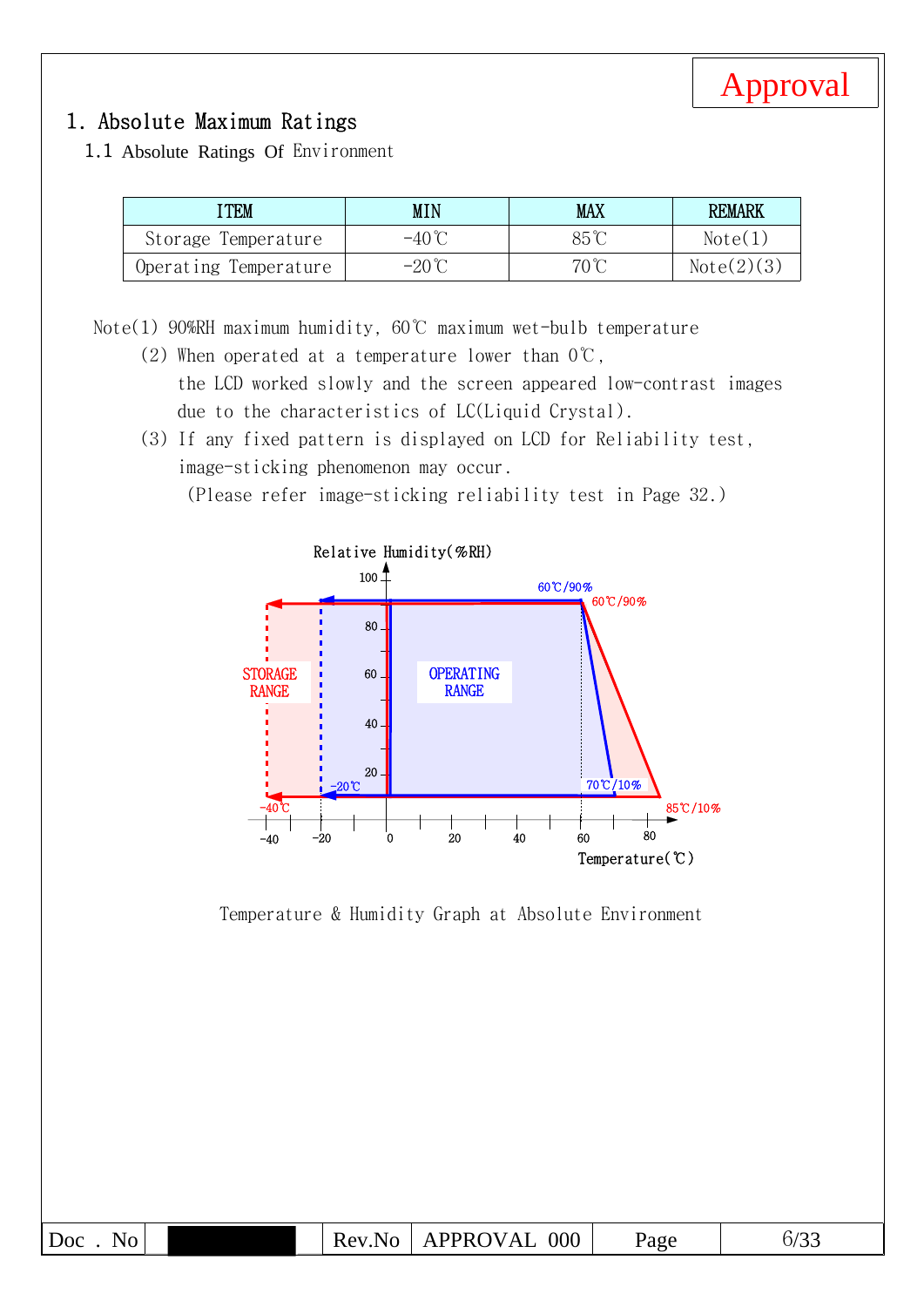

#### **1.2 Electrical Absolute Ratings**

(1) TFT-LCD Module

 $(Ta = 25 \pm 2$ °C, VSS=GND=0)

| Item          | <b>Symbol</b> | Min.   | Max. | Unit | <b>Note</b>              |
|---------------|---------------|--------|------|------|--------------------------|
| Input voltage | VDD           | $-0.5$ | 4.0  |      | $\overline{\phantom{0}}$ |

(2) Back-Light Unit

 $(Ta = 25 \pm 2^{\circ}C)$ 

| Item    | Symbol       | Min.                     | Max. | Unit. | <b>Note</b> |
|---------|--------------|--------------------------|------|-------|-------------|
| Current | $\mathbf{I}$ | $\overline{\phantom{0}}$ | ت    | mA    | <b>.</b>    |

Note (1) Permanent damage to the device may occur if maximum values are exceeded or reverse voltage is loaded. Functional operation should be restricted to the conditions described under normal operating conditions.

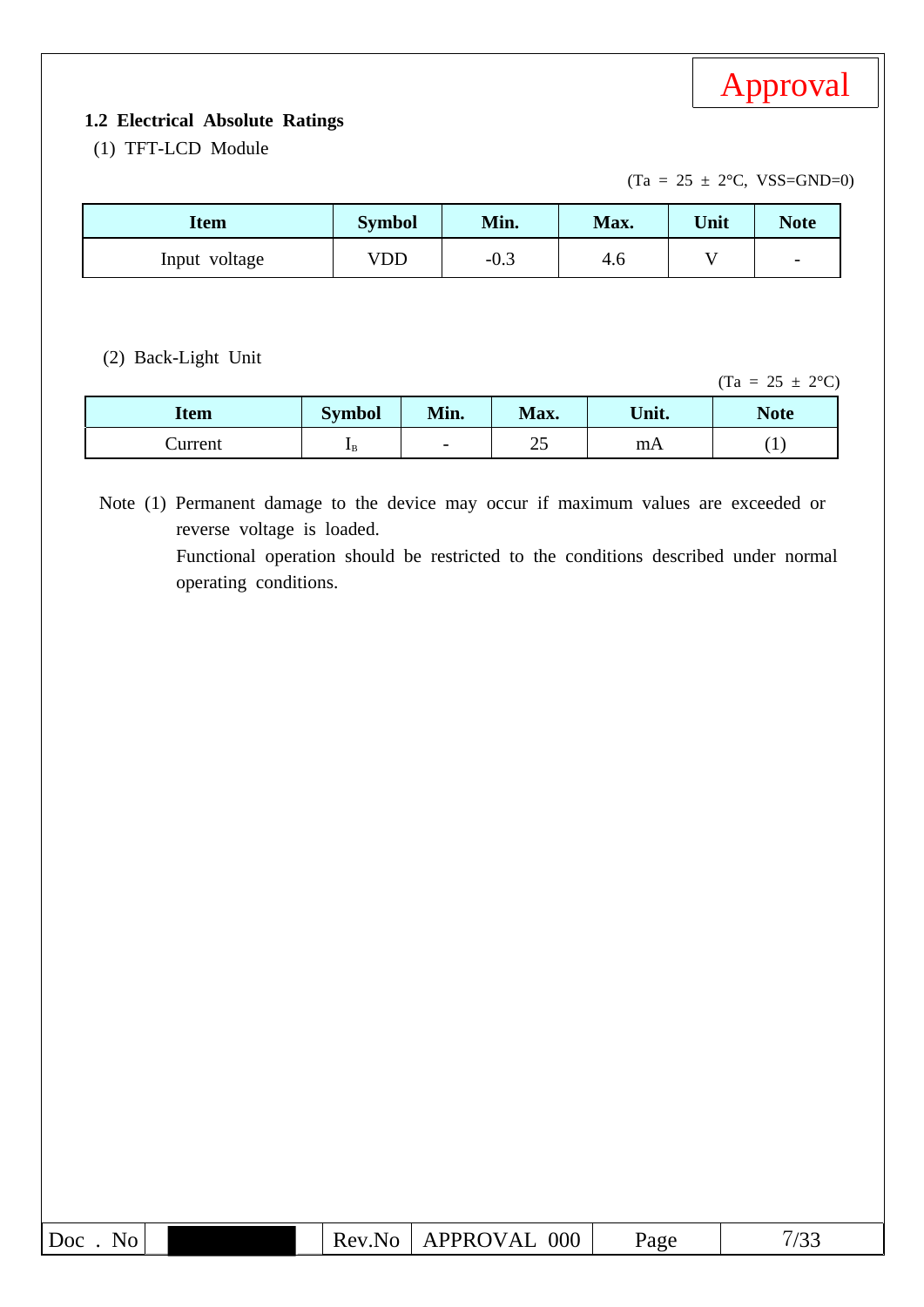

# **2. Optical Characteristics**

The following items are measured under stable conditions. The optical characteristics should be measured in a dark room or equivalent state with the methods shown in Note (1). Measuring equipment: SR3, BM-7, EZ-Contrast

| <b>Item</b>        |         | <b>Symbol</b>                 | <b>Condition</b>       | Min. | Typ. | Max.                         | Unit            | <b>Note</b>     |
|--------------------|---------|-------------------------------|------------------------|------|------|------------------------------|-----------------|-----------------|
| Contrast ratio     |         | C/R                           |                        | 400  | 800  |                              |                 | (2)             |
| (Center point)     |         |                               |                        |      |      | $\overline{\phantom{0}}$     |                 | SR <sub>3</sub> |
| Luminance of white |         |                               | NOTE $(1)$             |      |      |                              |                 | (3)             |
| (Center point)     |         | YL                            |                        | 300  | 400  | $\overline{\phantom{0}}$     | $\text{cd/m}^2$ | SR <sub>3</sub> |
| Response           | Rising  | $T_{\scriptscriptstyle R}$    | $\Theta$<br>$= 0$<br>Φ |      | 17   | 22                           |                 | (4)             |
| time               | Falling | $T_{\scriptscriptstyle\rm F}$ |                        |      | 15   | 20                           | msec            | $BM-7$          |
| White              | Wx      | $= 0$                         | 0.27                   | 0.32 | 0.37 |                              |                 |                 |
|                    |         | <b>Wy</b>                     | Normal                 | 0.29 | 0.34 | 0.39                         |                 |                 |
| Color              | Red     | Rx                            | Viewing                | 0.55 | 0.60 | 0.65                         |                 |                 |
| chromaticity       |         | <b>Ry</b>                     | Angle                  | 0.31 | 0.36 | 0.41                         |                 | (5)             |
| (CIE 1931)         | Green   | Gx                            | B/L On                 | 0.32 | 0.37 | 0.42                         |                 | SR <sub>3</sub> |
|                    |         | Gy                            |                        | 0.52 | 0.57 | 0.62                         |                 |                 |
|                    |         | Bx                            |                        | 0.10 | 0.15 | 0.20                         |                 |                 |
|                    | Blue    | By                            |                        | 0.07 | 0.12 | 0.17                         |                 |                 |
|                    |         | $\Theta_L$                    |                        | 70   | 80   | $\overline{\phantom{0}}$     |                 |                 |
| Viewing            | Hor.    | $\Theta_{\textrm{\tiny R}}$   | $C/R \ge 10$           | 70   | 80   | $\overline{\phantom{a}}$     |                 | (6)             |
| angle              |         | $\Phi$ <sub>H</sub>           | B/L On                 | 70   | 80   |                              | Degrees         | Ez-Contrast     |
|                    | Ver.    | $\Phi_{\mbox{\tiny L}}$       |                        | 70   | 80   | $\qquad \qquad \blacksquare$ |                 |                 |

(Ta=25  $\pm$  2°C , VDD=2.5V or 3.3V , fv=60Hz , fDCLK=9.2MHz , IL=22mA)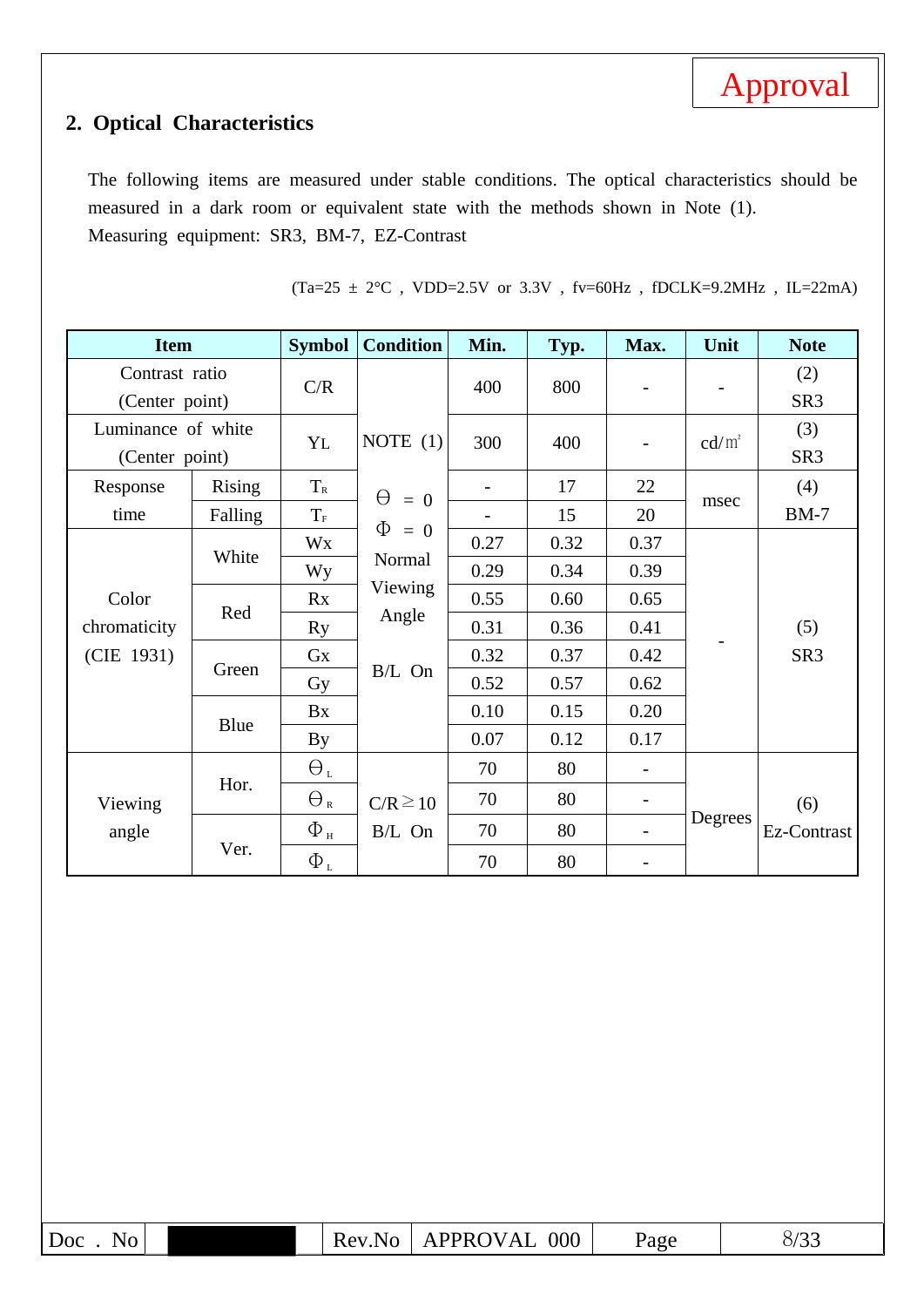

Note (1) Test Equipment Setup

After stabilizing and leaving the panel alone at a given temperature for 10 min , the measurement should be executed. Measurement should be executed in a stable, windless, and dark room. 10 min after lighting the back-light. This should be measured in the center of screen.

Environment condition : Ta = 25  $\pm$  2 °C

Back-Light On condition





Note (2) Definition of Contrast Ratio (C/R) : Ratio of gray max (Gmax) & gray min (Gmin) at the center point



Note (3) Definition of Luminance of White : Luminance of white at the center point  $(\mathcal{Q}(\mathcal{S}))$ 

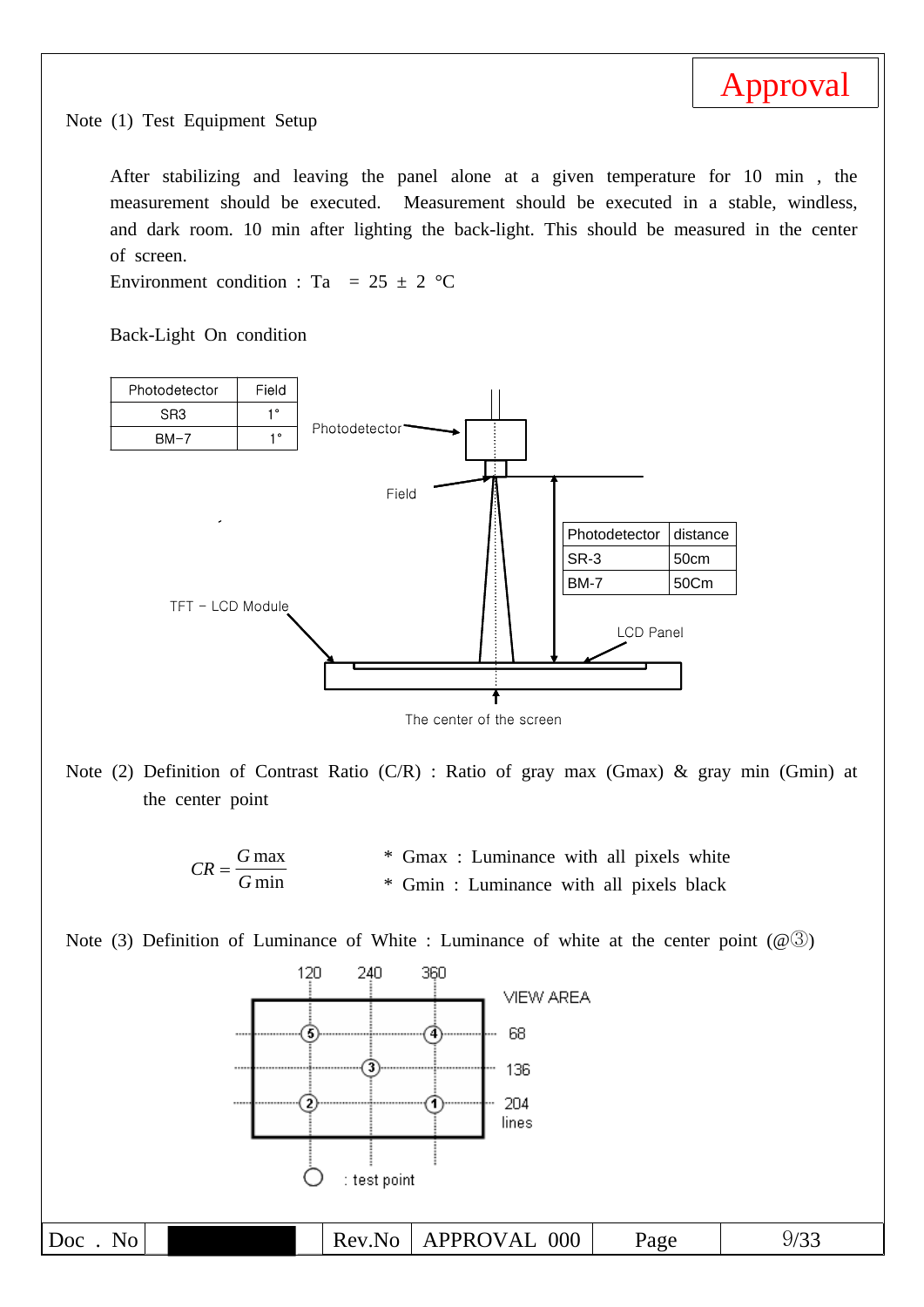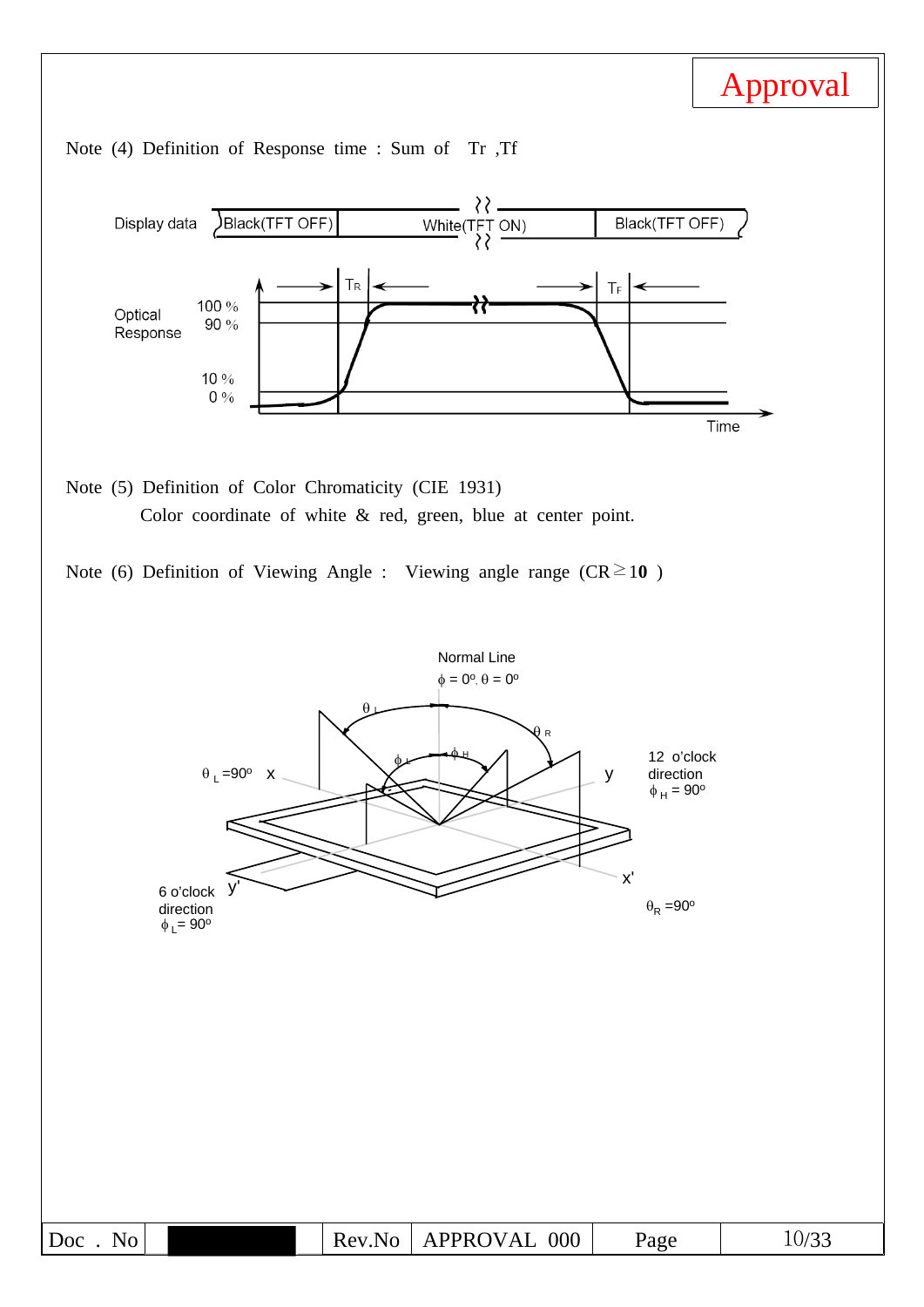

# **3. Electrical Characteristics**

### **3.1 TFT-LCD Module**

|                      |              |                |      |       |      |            | $Ta = 25 \pm 2$ °C |
|----------------------|--------------|----------------|------|-------|------|------------|--------------------|
| <b>ITEM</b>          |              | <b>Symbol</b>  | Min. | Typ.  | Max. | Unit       | <b>Note</b>        |
| Logic supply voltage |              | <b>VDD</b>     | 2.9  | 3.3   | 3.5  | V          |                    |
| Vsync Frequency      |              | fy             |      | 60    | 70   | Hz         |                    |
| Hsync Frequency      |              | $f_H$          |      | 17.26 |      | kHz        |                    |
| Main Frequency       |              | $f_{\rm DCLK}$ |      | 9.2   | 15.0 | <b>MHZ</b> |                    |
| Power                | White        |                |      | 100   | 120  | mW         |                    |
| Dissipation          | <b>Black</b> |                |      | 85    | 105  | mW         | (1),(2)            |

- Note (1).  $f_v = 60Hz$ ,  $f_{DCLK} = 9.2MHz$ , VDD= 3.3V
- Note (2). Power Dissipation check pattern
	- a) White Pattern b) Black Pattern

VIEW AREA



| Doc<br>No | Rev.<br>Nο | <b>APPROVAL</b><br>000 | Page | $\sqrt{ }$<br>∸∸/ JJ |
|-----------|------------|------------------------|------|----------------------|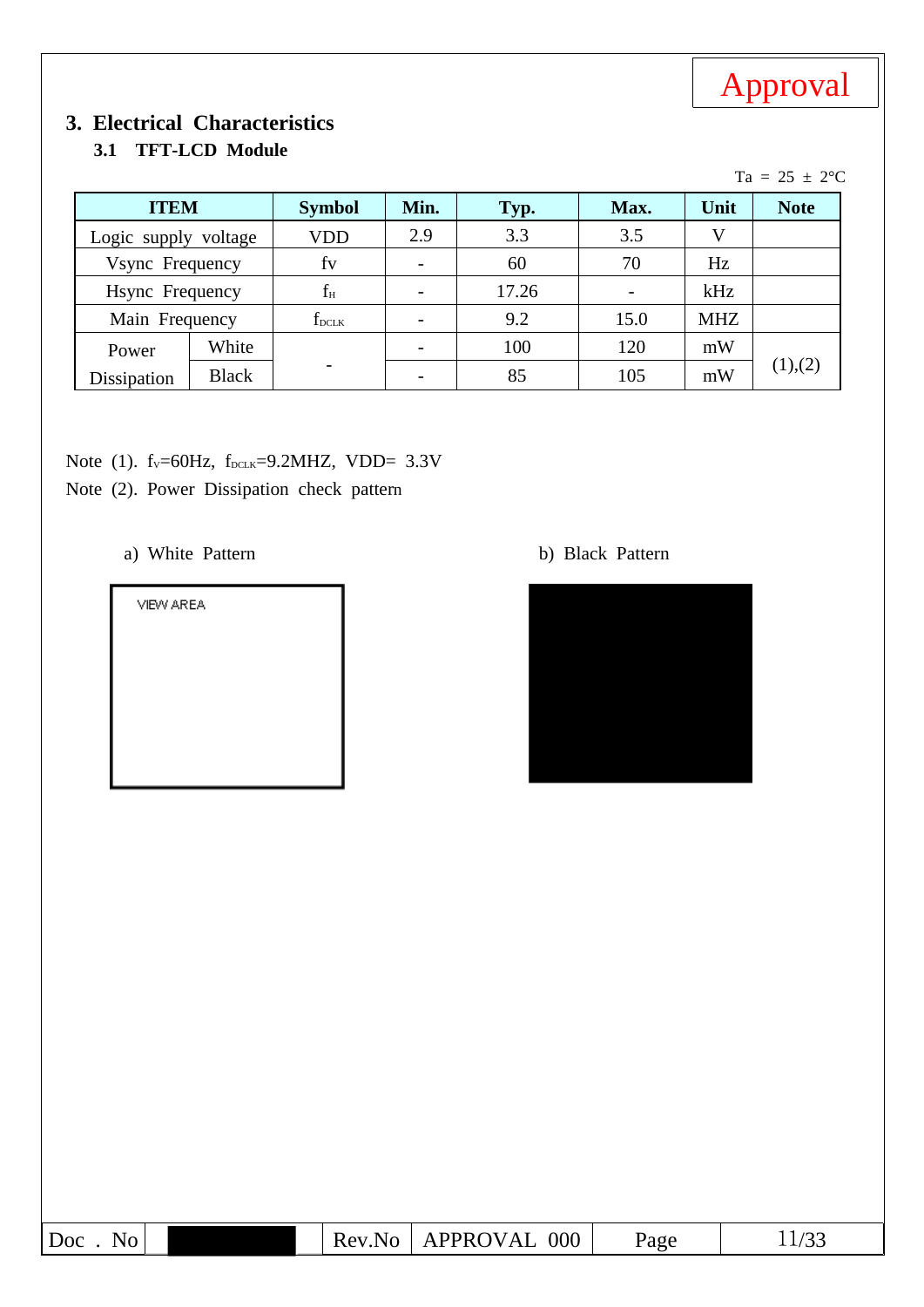#### **3.2 Back-Light unit**

The back-light system is an edge-lighting type with 10 white LED(Light Emitting Diode)s.

 $(Ta=25 \pm 2^{\circ}C)$ 

| <b>Item</b>              | <b>Symbol</b>     | Min.                     | Typ.         | Max.                     | Unit | <b>Note</b>             |
|--------------------------|-------------------|--------------------------|--------------|--------------------------|------|-------------------------|
| LED <sub>s</sub> Current | TВ                | $\overline{\phantom{0}}$ | $\cap$<br>∠∠ | 24                       | mA   |                         |
| Power Consumption        | $\mathrm{P_{BL}}$ | $\overline{\phantom{0}}$ | 730          | $\overline{\phantom{0}}$ | mW   | $\curvearrowright$<br>ے |

Note (1) 10 LEDs.

(2) Where  $I_B = 22$  mA,  $V_B = P_{BL} / {}_1B$ 

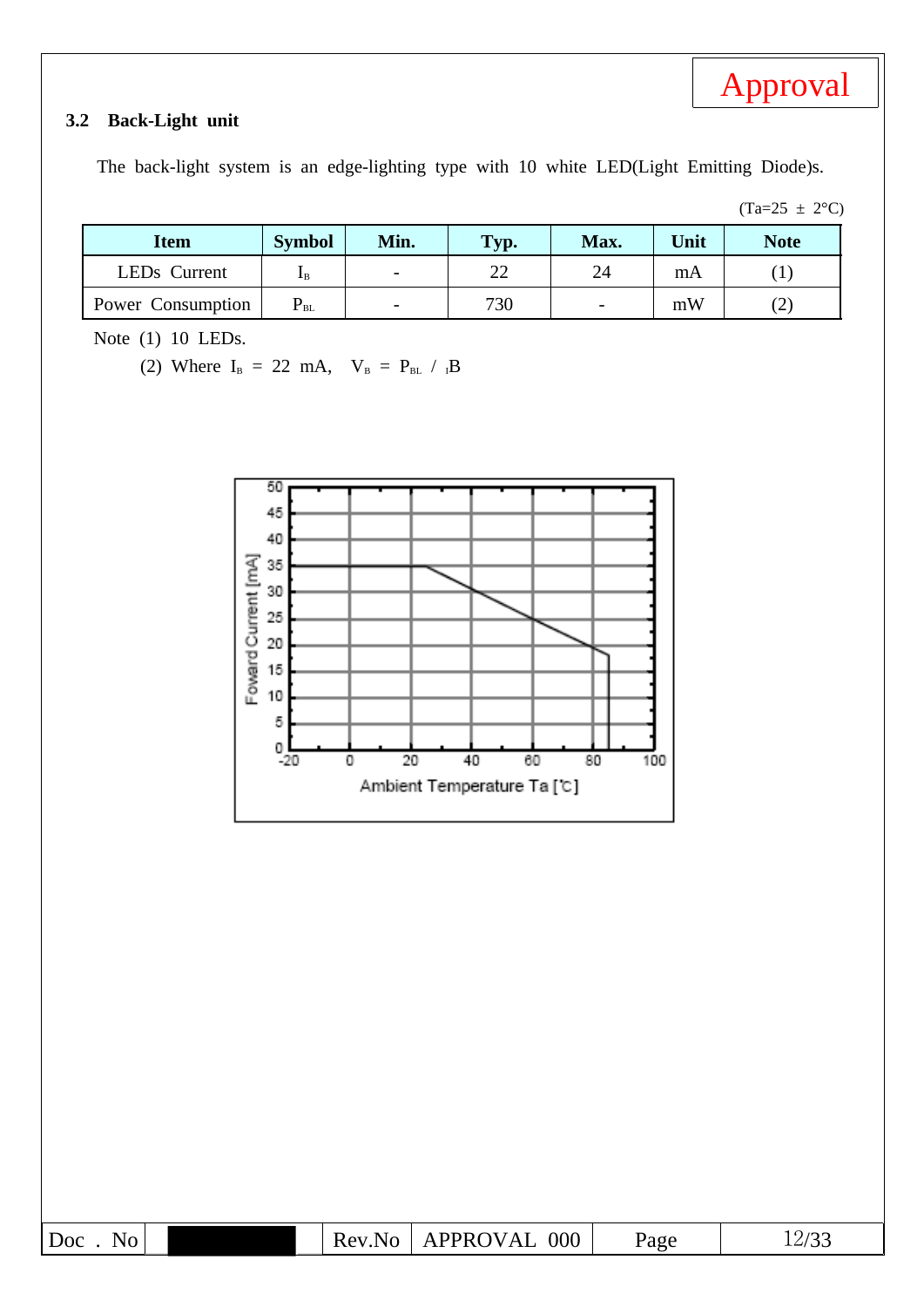

# **4. Touch Screen Panel Specifications**

| Item                     | Min.   | Typ. | Max. | Unit      | Note                          |
|--------------------------|--------|------|------|-----------|-------------------------------|
| Linearity                | $-1.5$ |      | 1.5  | $\%$      | Analog X and Y directions     |
| Terminal                 | 200    |      | 900  | Ω         |                               |
| resistance               | 200    |      | 900  | $\Omega$  | V                             |
| Insulation<br>resistance | 10     |      |      | $M\Omega$ | DC 25V                        |
| Voltage                  |        |      | 7    | V         | DC                            |
| Chattering               |        |      | 10   | ms        | $100k\Omega$ pull-up          |
| Transparency             |        | 80   |      | %         | JIS-K7105, ASTM D1003, @550nm |

### **4.1. Electrical Characteristic**s

Caution (1) : Do not operate it with a thing except a polyacetal pen(tip R0.8mm or more) or a finger, especially those with hard or sharp tips such as a ball point pen or a mechanical pencil**.**

#### **4.2. Mechanical & Reliability Characteristics**

| Item                 | Min.      | Typ. | Max.    | Unit       | Note                  |  |  |
|----------------------|-----------|------|---------|------------|-----------------------|--|--|
| Activation force     |           |      | 80      | g          |                       |  |  |
| Durability           | Write     |      |         |            | (2)                   |  |  |
| (surface scratching) | 100,000   |      |         | characters |                       |  |  |
| Durability           |           |      |         |            |                       |  |  |
| (surface pitting)    | 1,000,000 |      | touches |            | (3)                   |  |  |
| Surface hardness     | Q         |      |         |            | JIS K5400, ASTM D3363 |  |  |

Note (1) Stylus pen Input : R0.8mm polyacetal pen or Finger

- (2) Measurement for Surface area
	- Scratch 100,000 times straight line on the Film with a stylus change every 20,000times
	- Force : 250gf
	- Speed : 60mm/sec
	- Stylus : R0.8 polyacetal tip
- (3) Pit 1,000,000 times on the Film with a R8.0 silicon rubber.
	- Force : 250gf
	- Speed : 2times/sec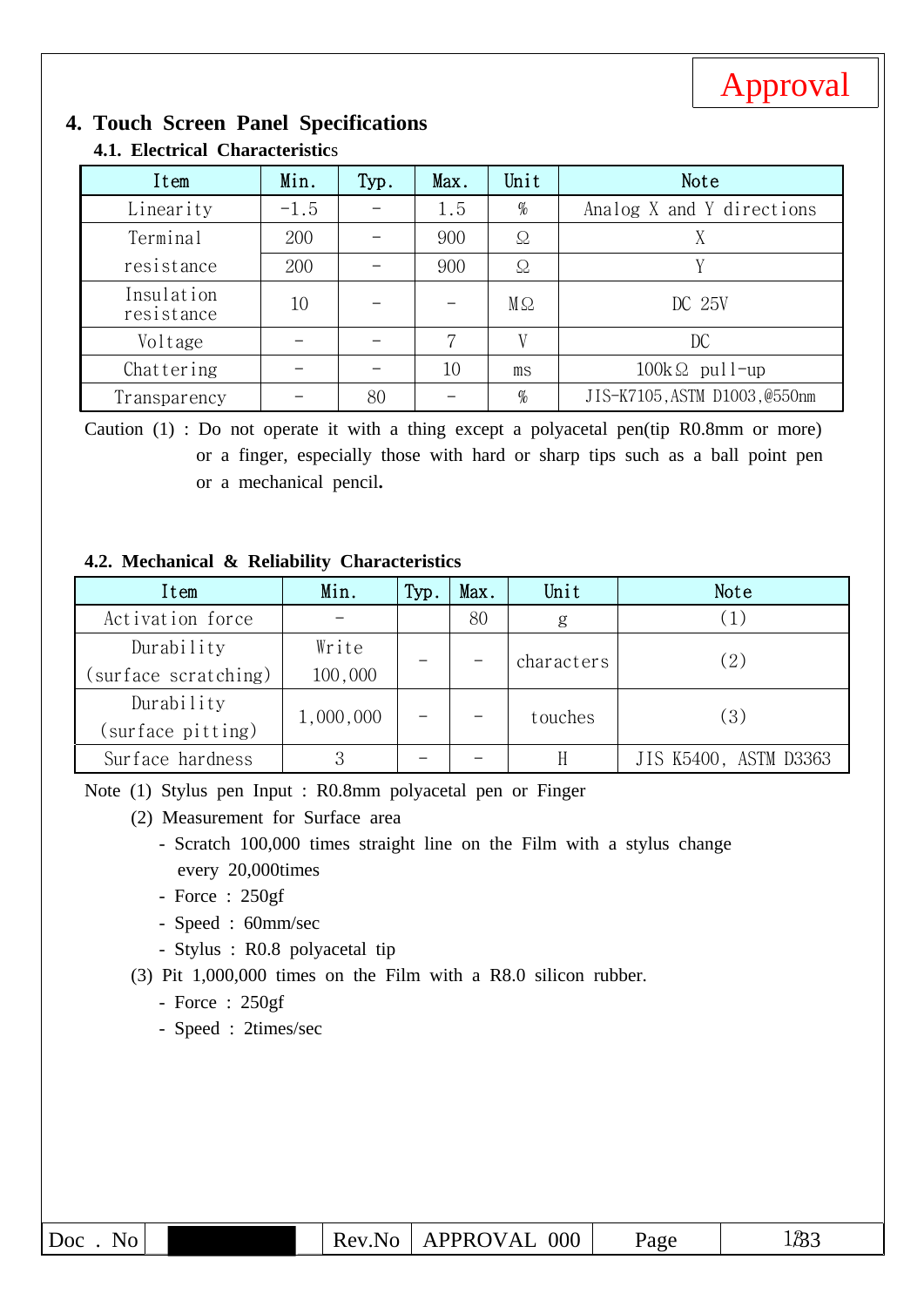#### 4.3. Design Guide

- Avoid the design that Front-case overlap and press on the active area of the touch-panel.
- Give enough gap (over 0.5mm at compressed) between the front case and touch-panel to protect wrong operating.



- Use a buffer material(Gasket) between the touch-panel and Front-case to protect damage and wrong operating.
- Avoid the design that buffer material overlap and press on the inside of touch-panel viewing area.

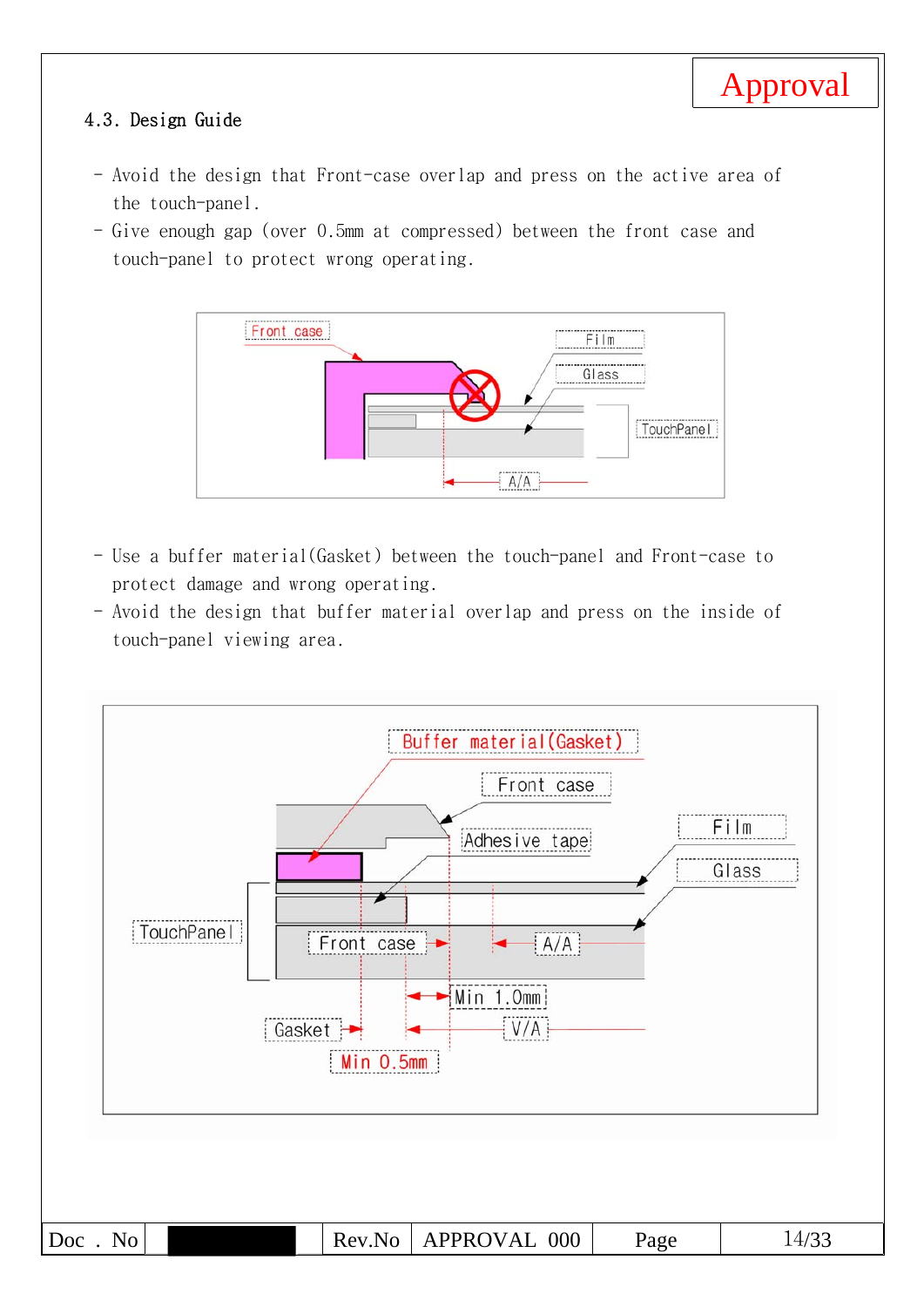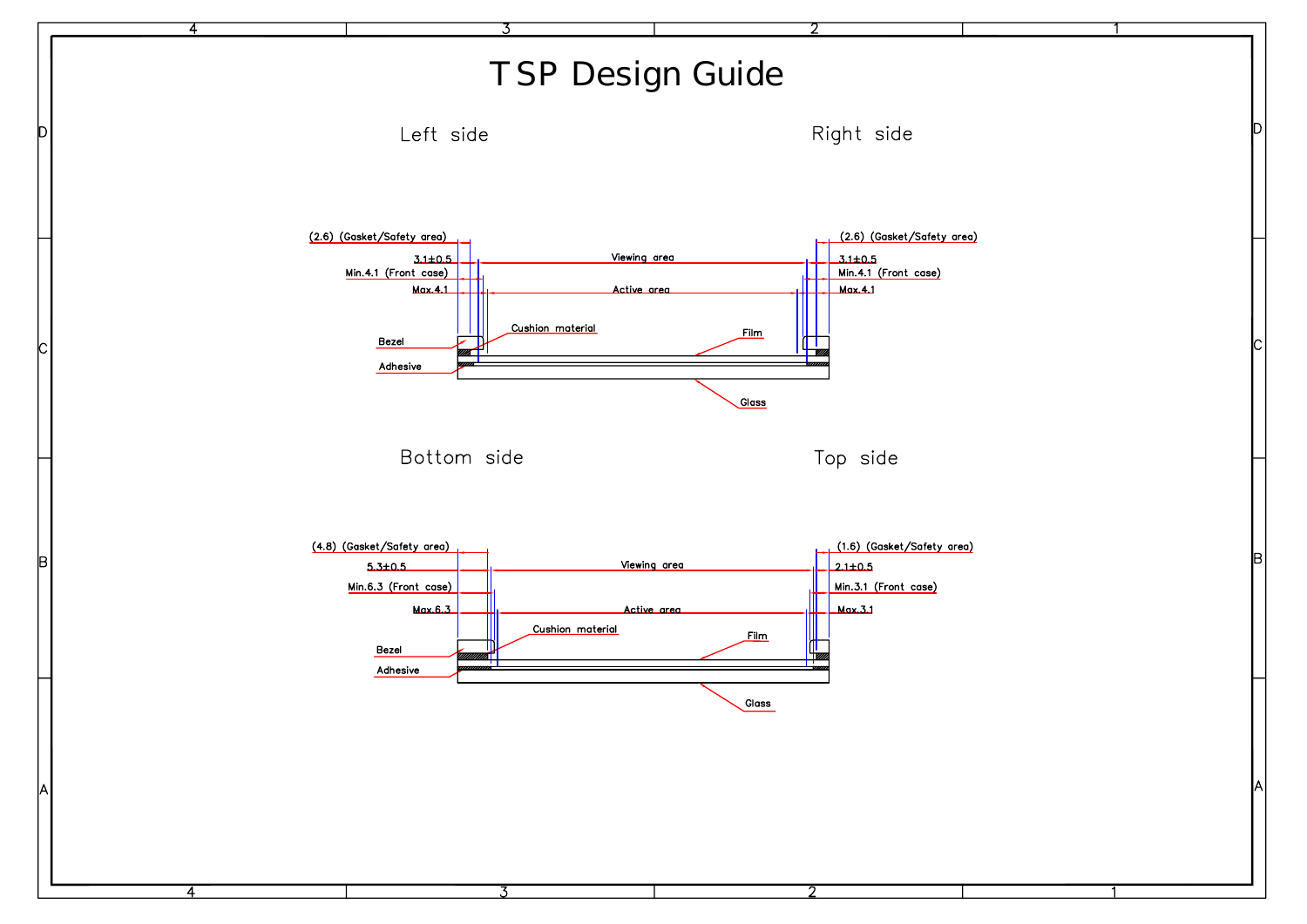# **5. Block Diagram**



#### **5.1 TFT-LCD Module (Interface System Structure) with Back Light Unit**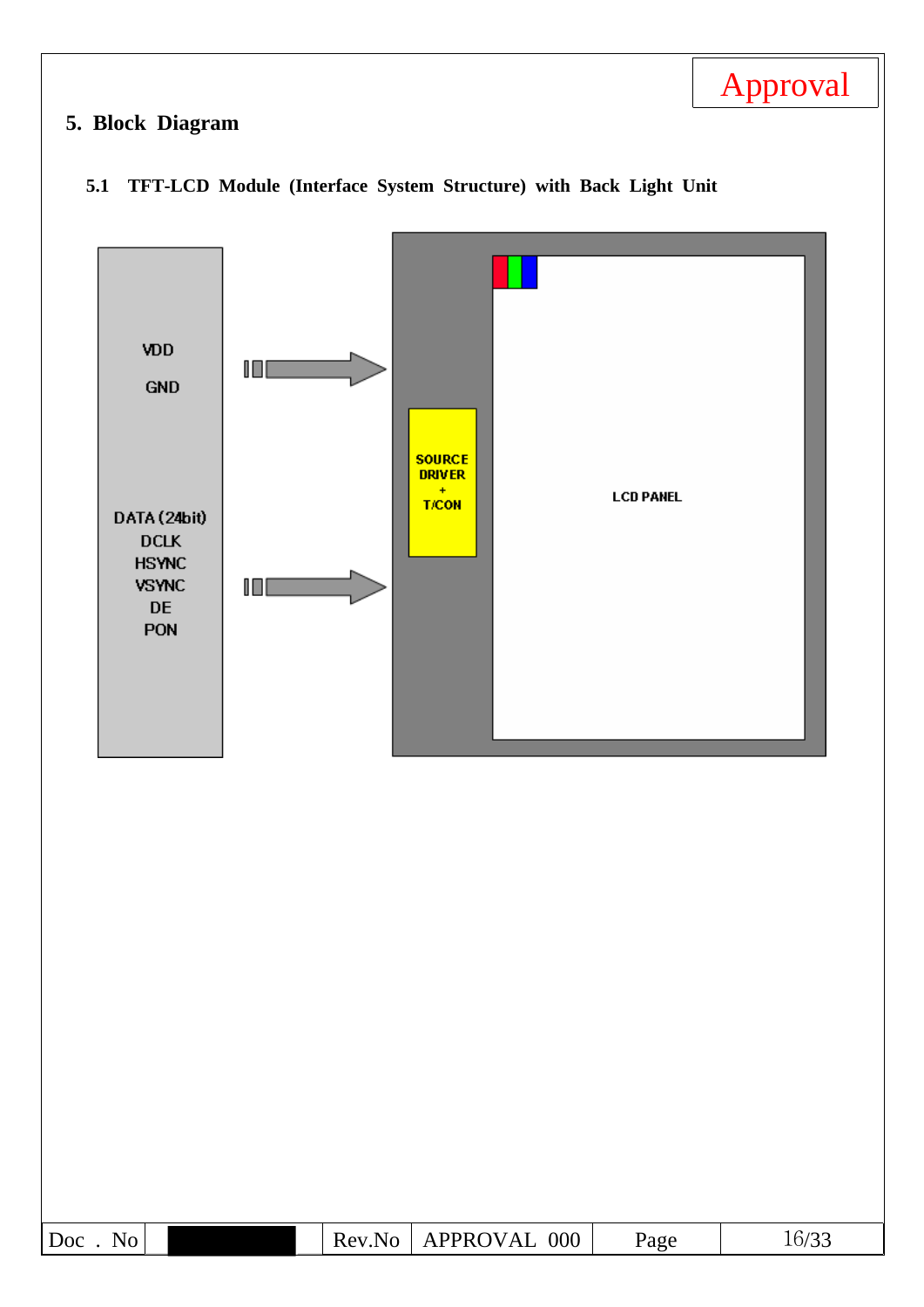|                                                           |        |                                            |          | Approval |
|-----------------------------------------------------------|--------|--------------------------------------------|----------|----------|
| <b>Touch Screen Panel</b><br>5.2                          |        |                                            |          |          |
|                                                           |        | Top View                                   |          |          |
| Y <sub>2</sub><br>X2<br>Y1 X1                             |        | X : Upper electrode<br>Y : Lower electrode |          |          |
| Back-light Unit (Connector: 2 pin FPC Solder type)<br>5.3 |        |                                            |          |          |
| $V_{LED}\_$ Anode<br>VLED_Cathode                         |        |                                            | −⊓<br>−⊤ |          |
|                                                           |        |                                            |          |          |
|                                                           |        |                                            |          |          |
|                                                           |        |                                            |          |          |
|                                                           |        |                                            |          |          |
|                                                           |        |                                            |          |          |
|                                                           |        |                                            |          |          |
|                                                           |        |                                            |          |          |
|                                                           |        |                                            |          |          |
|                                                           |        |                                            |          |          |
|                                                           |        |                                            |          |          |
|                                                           |        |                                            |          |          |
|                                                           |        |                                            |          |          |
| Doc. No                                                   | Rev.No | APPROVAL 000                               | Page     | 17/33    |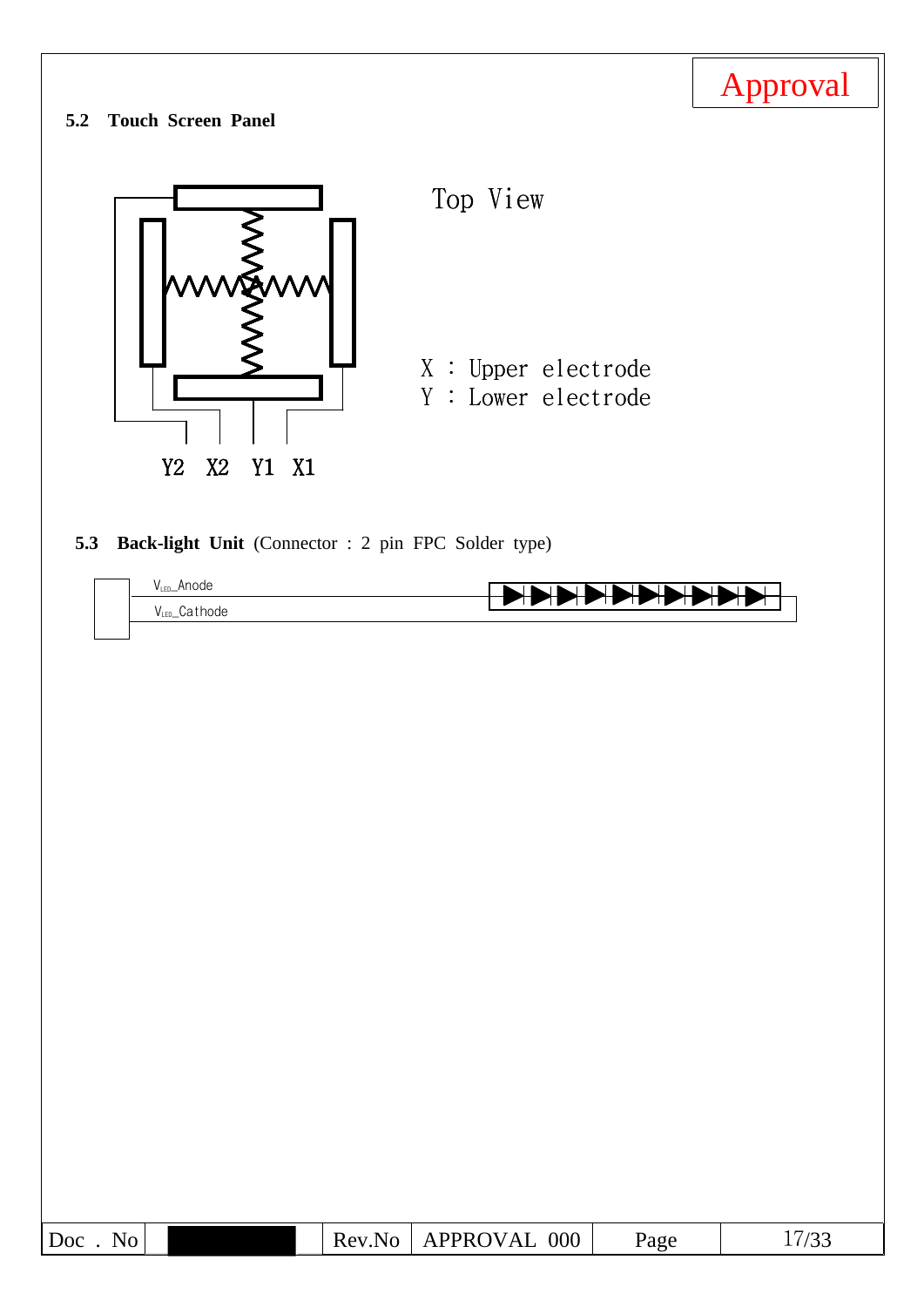

## **6. Input Terminal Pin Assignment**

**6.1 Input Signal & Power** (Connector type : 60Pin / 0.5mm pitch / Bottom contact) - Hirose : FH12 series

| Pin#            | Symbo <sub>1</sub>  | Function       | Remark | Pin# | Symbo1                      | Function               | Remark |
|-----------------|---------------------|----------------|--------|------|-----------------------------|------------------------|--------|
| $\mathbf{1}$    | $VLED-$             | LED Cathode    |        | 31   | G <sub>5</sub>              | Green Data             |        |
| $\overline{2}$  | VLED-               | LED Cathode    |        | 32   | G <sub>6</sub>              | Green Data             |        |
| 3               | VLED+               | LED Anode      |        | 33   | G7                          | Green Data             | (MSB)  |
| $\overline{4}$  | VLED+               | LED Anode      |        | 34   | R <sub>0</sub>              | Red Data               | (LSB)  |
| 5               | GND                 | Ground         |        | 35   | R1                          | Red Data               |        |
| $6\phantom{.}6$ | X1                  | X_Right        |        | 36   | $\mathbb{R}2$               | Red Data               |        |
| $\overline{7}$  | Y1                  | Y_Bottom       |        | 37   | $\mathbb{R}3$               | Red Data               |        |
| 8               | X2                  | X_Left         |        | 38   | $\mathbb{R}4$               | Red Data               |        |
| 9               | $\operatorname{Y2}$ | Y_Up           |        | 39   | R5                          | Red Data               |        |
| 10 <sup>°</sup> | GND                 | Ground         |        | 40   | ${\rm R}6$                  | Red Data               |        |
| 11              | GND                 | Ground         |        | 41   | $\mathbb{R}7$               | Red Data               | (MSB)  |
| 12              | GND                 | Ground         |        | 42   | <b>HSYNC</b>                | Horizontal Sync Signal |        |
| 13              | GND                 | Ground         |        | 43   | <b>VSYNC</b>                | Vertical Sync Signal   |        |
| 14              | PON                 | Display on/off |        | 44   | PCLK                        | Pixel Clock            |        |
| 15              | GND                 | Ground         |        | 45   | DE                          | Data Enable            |        |
| 16              | GND                 | Ground         |        | 46   | $\rm NC$                    | No Connect             |        |
| 17              | GND                 | Ground         |        | 47   | <b>VDD</b>                  | Power Supply (3.3V)    |        |
| 18              | B <sub>0</sub>      | Blue Data      | (LSB)  | 48   | $\ensuremath{\mathrm{VDD}}$ | Power Supply (3.3V)    |        |
| 19              | B1                  | Blue Data      |        | 49   | <b>GND</b>                  | Ground                 |        |
| 20              | B2                  | Blue Data      |        | 50   | <b>GND</b>                  | Ground                 |        |
| 21              | <b>B3</b>           | Blue Data      |        | 51   | <b>GND</b>                  | Ground                 |        |
| 22              | B4                  | Blue Data      |        | 52   | <b>GND</b>                  | Ground                 |        |
| 23              | <b>B5</b>           | Blue Data      |        | 53   | GND                         | Ground                 |        |
| 24              | <b>B6</b>           | Blue Data      |        | 54   | GND                         | Ground                 |        |
| 25              | B7                  | Blue Data      | (MSB)  | 55   | GND                         | Ground                 |        |
| 26              | G <sub>0</sub>      | Green Data     | (LSB)  | 56   | <b>GND</b>                  | Ground                 |        |
| 27              | G1                  | Green Data     |        | 57   | <b>GND</b>                  | Ground                 |        |
| 28              | G2                  | Green Data     |        | 58   | <b>GND</b>                  | Ground                 |        |
| 29              | G3                  | Green Data     |        | 59   | GND                         | Ground                 |        |
| 30              | G4                  | Green Data     |        | 60   | GND                         | Ground                 |        |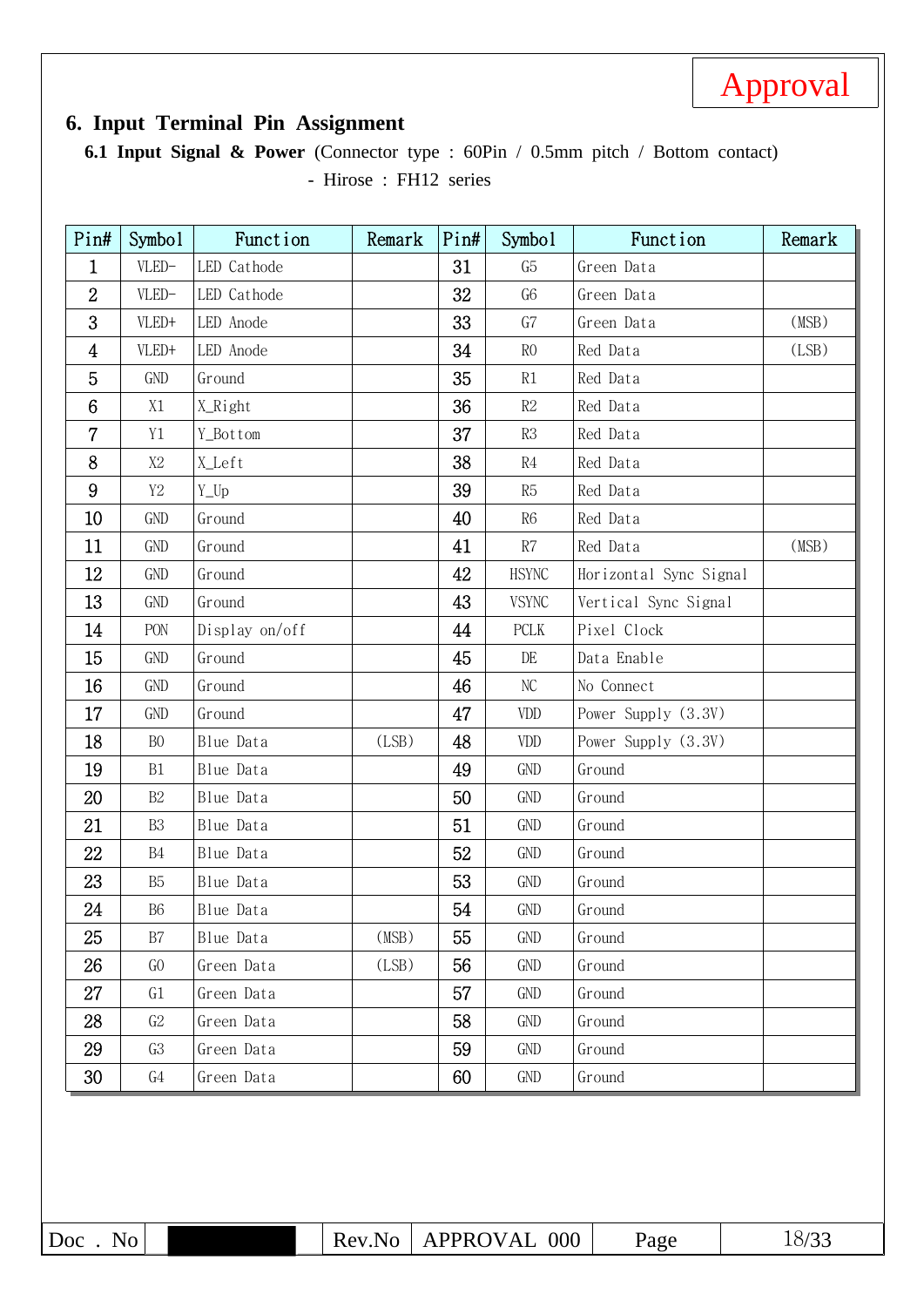#### COLOR DISPLAY DATA SIGNAL GRAY **SCALE** LEVEL RED RED GREEN BLUE R0 | R1 | R2 | R3 | R4 | R5 | R6 | R7 | G0 | G1 | G2 | G3 | G4 | G5 | G6 | G7 | B0 | B1 | B2 | B3 | B4 | B5 | B6 | B7 BASIC **COLOR** BLACK 0 0 0 0 0 0 0 0 0 0 0 0 0 0 0 0 0 0 0 0 0 0 0 0 - BLUE 0 0 0 0 0 0 0 0 0 0 0 0 0 0 0 0 1 1 1 1 1 1 1 1 - GREEN 0 0 0 0 0 0 0 0 1 1 1 1 1 1 1 1 0 0 0 0 0 0 0 0 - CYAN 0 0 0 0 0 0 0 0 1 1 1 1 1 1 1 1 1 1 1 1 1 1 1 1 - RED 1 1 1 1 1 1 1 1 0 0 0 0 0 0 0 0 0 0 0 0 0 0 0 0 - MAGENTA 1 1 1 1 1 1 1 1 0 0 0 0 0 0 0 0 1 1 1 1 1 1 1 1 - YELLOW 1 1 1 1 1 1 1 1 1 1 1 1 1 1 1 1 0 0 0 0 0 0 0 0 - WHITE 1 1 1 1 1 1 1 1 1 1 1 1 1 1 1 1 1 1 1 1 1 1 1 1 - GRAY SCALE OF RED BLACK 0 0 0 0 0 0 0 0 0 0 0 0 0 0 0 0 0 0 0 0 0 0 0 0 R0 DARK ↑ ↓ LIGHT 1 0 0 0 0 0 0 0 0 0 0 0 0 0 0 0 0 0 0 0 0 0 0 0 R1 0 1 0 0 0 0 0 0 0 0 0 0 0 0 0 0 0 0 0 0 0 0 0 0 R2 :::::::::::::::::::::::: R3~R252 :::::::::::::::::::::::: 1 0 1 1 1 1 1 1 0 0 0 0 0 0 0 0 0 0 0 0 0 0 0 0 R253 0 1 1 1 1 1 1 1 0 0 0 0 0 0 0 0 0 0 0 0 0 0 0 0 R254 RED 1 1 1 1 1 1 1 1 0 0 0 0 0 0 0 0 0 0 0 0 0 0 0 0 R255 GRAY **SCALE** OF GREEN BLACK 0 0 0 0 0 0 0 0 0 0 0 0 0 0 0 0 0 0 0 0 0 0 0 0 G0 DARK ↑  $\perp$ LIGHT 0 0 0 0 0 0 0 0 1 0 0 0 0 0 0 0 0 0 0 0 0 0 0 0 G1 0 0 0 0 0 0 0 0 0 1 0 0 0 0 0 0 0 0 0 0 0 0 0 0 G2 : :::::: :::::: ::::: G3~G252 : :::::: :::::: ::::: 0 0 0 0 0 0 0 0 1 0 1 1 1 1 1 1 0 0 0 0 0 0 0 0 G253 0 0 0 0 0 0 0 0 0 1 1 1 1 1 1 1 0 0 0 0 0 0 0 0 G254 GREEN 0 0 0 0 0 0 0 0 1 1 1 1 1 1 1 1 0 0 0 0 0 0 0 0 G255 GRAY SCALE OF BLUE BLACK 0 0 0 0 0 0 0 0 0 0 0 0 0 0 0 0 0 0 0 0 0 0 0 0 B0 DARK ↑  $\perp$ LIGHT 0 0 0 0 0 0 0 0 0 0 0 0 0 0 0 0 1 0 0 0 0 0 0 0 B1 0 0 0 0 0 0 0 0 0 0 0 0 0 0 0 0 0 1 0 0 0 0 0 0 B2 :::::::::::::::::::::::: B3~B252 :::::::::::::::::::::::: 0 0 0 0 0 0 0 0 0 0 0 0 0 0 0 0 1 0 1 1 1 1 1 1 B253 0 0 0 0 0 0 0 0 0 0 0 0 0 0 0 0 0 1 1 1 1 1 1 1 B254 BLUE 0 0 0 0 0 0 0 0 0 0 0 0 0 0 0 0 1 1 1 1 1 1 1 1 B255 Note) Definition of Gray :

#### **6.2 Input Signal,Basic Display Colors and Gray Scale of Each Colors**

Rn : Red Gray, Gn : Green Gray, Bn : Blue Gray (n = Gray level) Input Signal :  $0 = Low level voltage$ ,  $1 = High level voltage$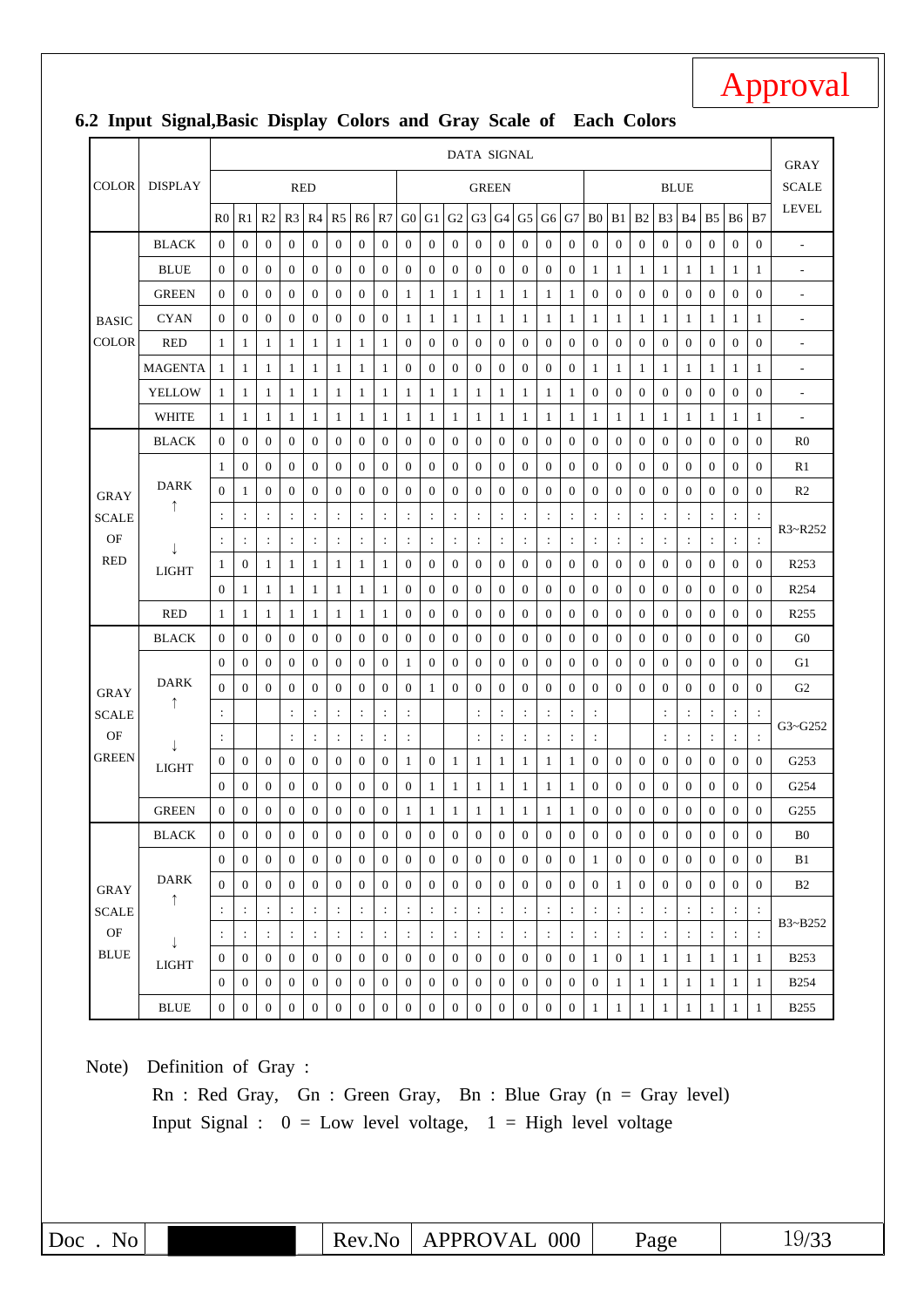|                                                                             |        |              |      | Approval             |
|-----------------------------------------------------------------------------|--------|--------------|------|----------------------|
| <b>6.3 PIXEL FORMAT</b>                                                     |        |              |      |                      |
| Line 1                                                                      |        |              |      | Line 480             |
| $\overline{\mathsf{B}}$ .<br>jo <mark>¤</mark> ao <mark>¤</mark><br>Pixel 1 |        |              |      | 고아파파아프               |
|                                                                             |        |              |      |                      |
| $\overline{B}$<br>ত<br>$\frac{1}{\sqrt{2}}$<br>Pixel 272                    |        |              |      | 마 <mark>어머이</mark> 프 |
|                                                                             |        |              |      |                      |
|                                                                             |        |              |      |                      |
|                                                                             |        |              |      |                      |
|                                                                             |        |              |      |                      |
|                                                                             |        |              |      |                      |
|                                                                             |        |              |      |                      |
|                                                                             |        |              |      |                      |
|                                                                             |        |              |      |                      |
|                                                                             |        |              |      |                      |
|                                                                             |        |              |      |                      |
|                                                                             |        |              |      |                      |
| Doc. No                                                                     | Rev.No | APPROVAL 000 | Page | 20/33                |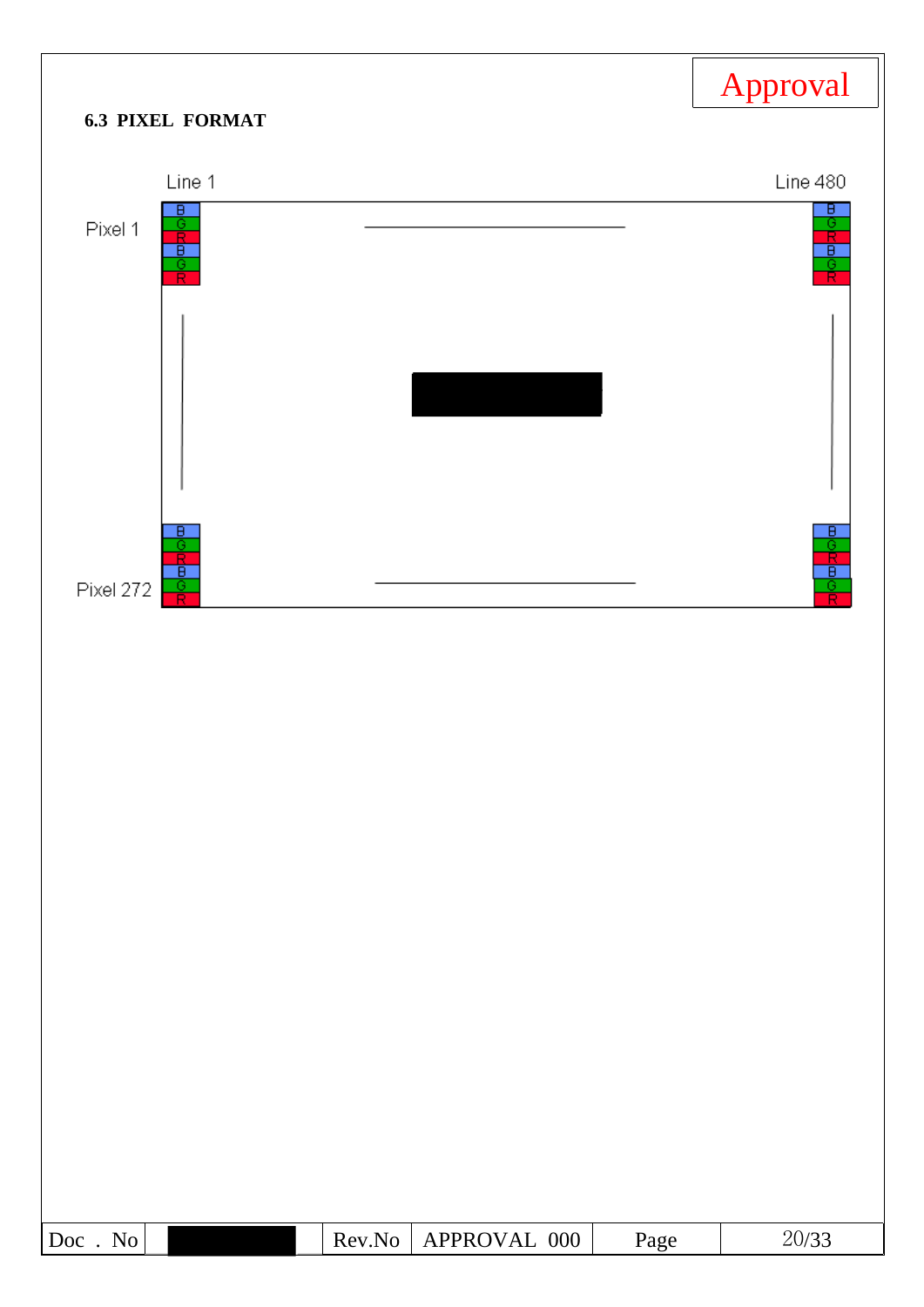#### **7. INTERFACE TIMING**

#### **7.1. Vertical timing**

| <b>Signal</b>                  | <b>Symbol</b> | Min.           | Typ.           | Max.                     | Unit | <b>Note</b> |
|--------------------------------|---------------|----------------|----------------|--------------------------|------|-------------|
| <b>Frame Frequency</b>         | fFRM          |                | 60             | 70                       | Hz   |             |
| <b>VSYNC(Frame) Period</b>     | <b>VCYC</b>   | 248            | 288            | 335                      | H    |             |
| <b>VSYNC</b> Low width         | <b>VLW</b>    |                | 10             | $\overline{\phantom{a}}$ | H    |             |
| <b>Vertical Display Period</b> | <b>VDP</b>    |                | 272            |                          | H    |             |
| <b>Vertical Back porch</b>     | <b>VBP</b>    |                | 12             | $\overline{\phantom{a}}$ | H    |             |
| Vertical Front porch           | <b>VFP</b>    | $\mathfrak{D}$ | $\overline{4}$ |                          | H    |             |

## **7.2. Horizontal timing**

| <b>Signal</b>                          | <b>Symbol</b>       | Min.           | Typ. | Max.                     | Unit          | <b>Note</b> |
|----------------------------------------|---------------------|----------------|------|--------------------------|---------------|-------------|
| HSYNC(1H) Period                       | <b>HCYC</b>         | 490            | 533  | 605                      | <b>DOTCLK</b> |             |
| <b>HSYNC</b> Low width                 | <b>HLW</b>          | $\overline{4}$ | 41   |                          | <b>DOTCLK</b> |             |
| <b>Horizontal Display Period</b>       | <b>HDP</b>          |                | 480  |                          | <b>DOTCLK</b> |             |
| <b>Back</b> porch<br><b>Horizontal</b> | <b>HBP</b>          | 8              | 45   | $\overline{\phantom{a}}$ | <b>DOTCLK</b> |             |
| <b>Horizontal</b><br>Front porch       | <b>HFP</b>          | 2              | 8    |                          | <b>DOTCLK</b> |             |
| <b>DOTCLK Frequence</b>                | $f_{\text{DOTCLK}}$ |                | 9.2  | 15                       | <b>MHz</b>    | @fFRM=60Hz  |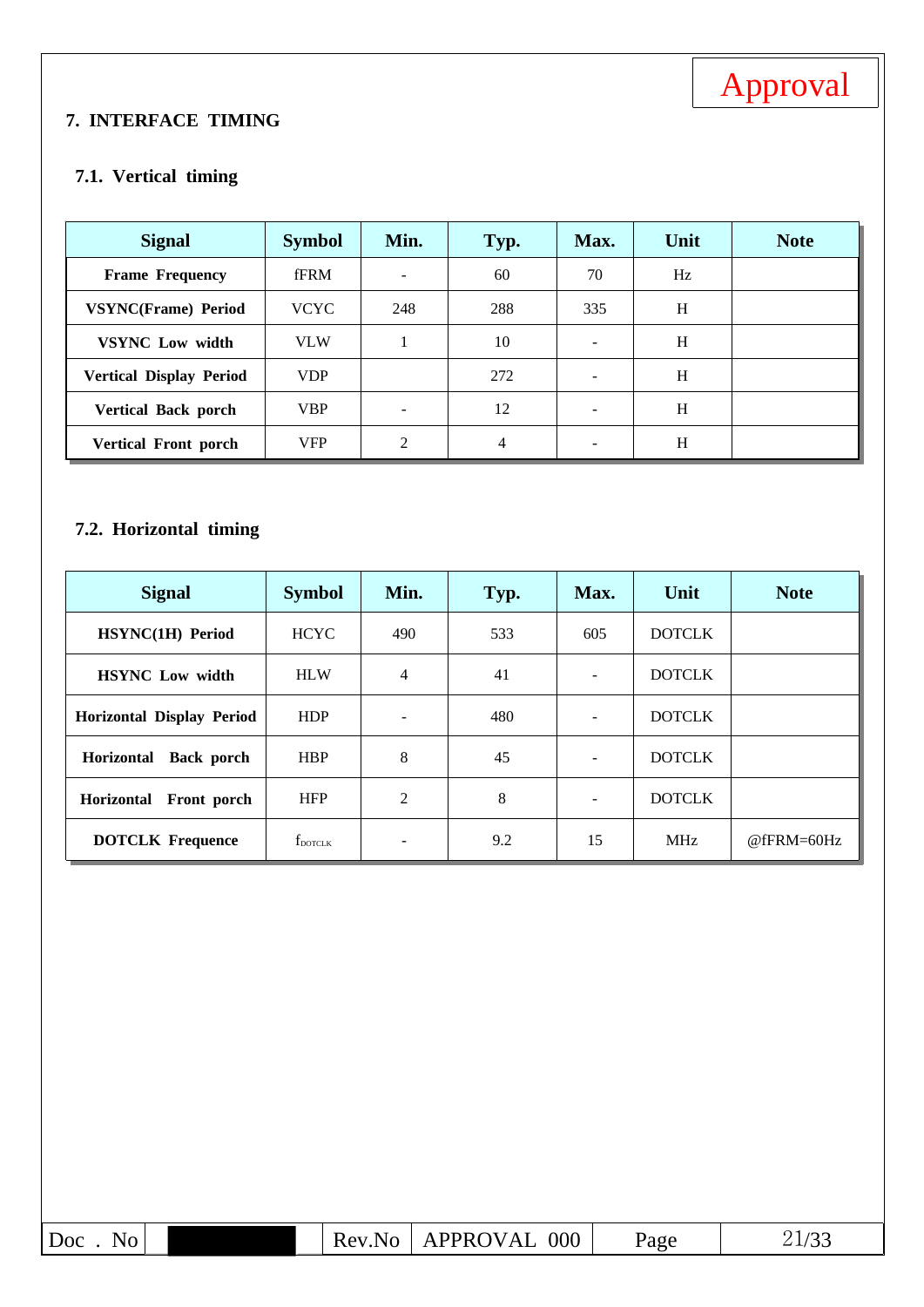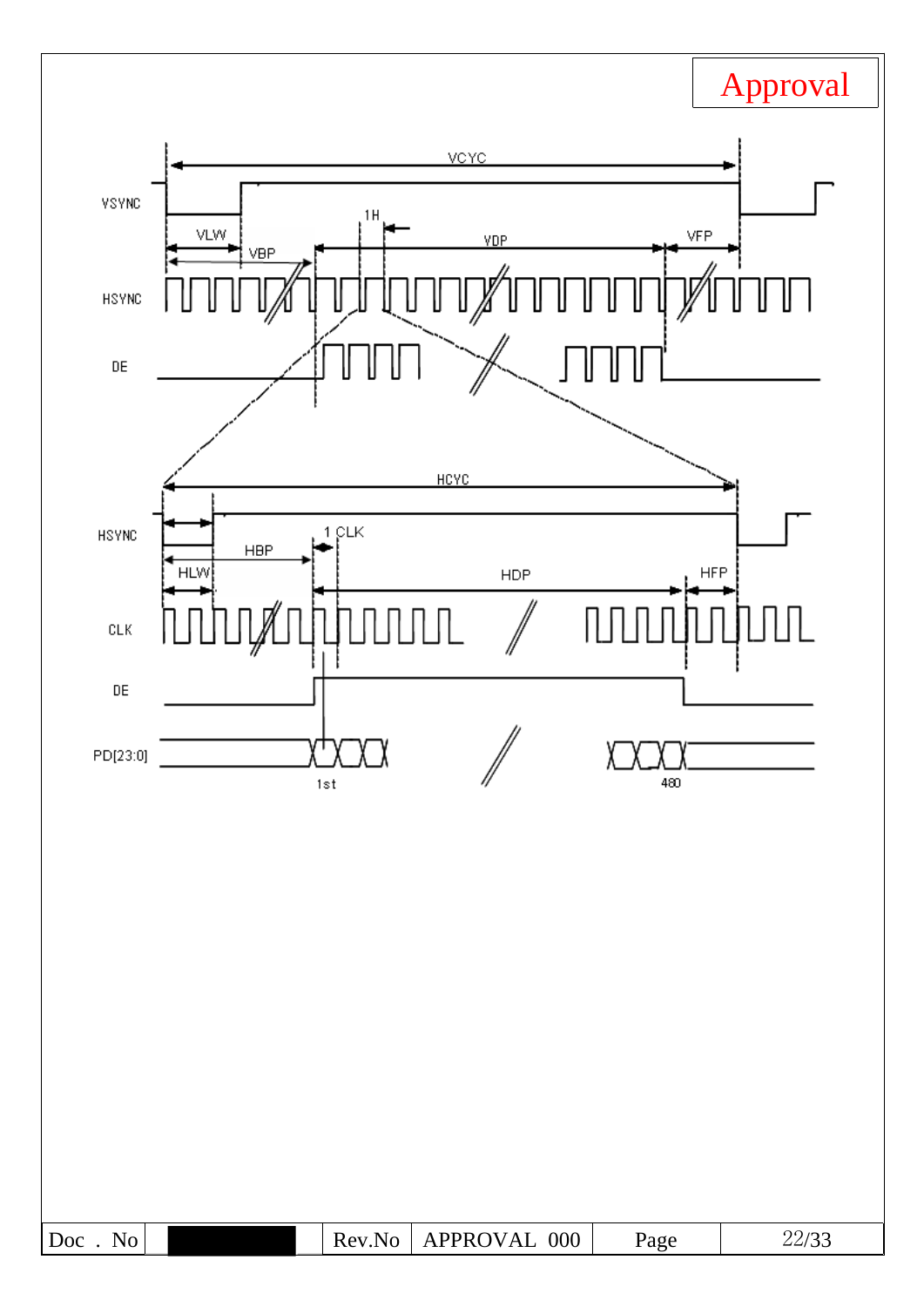#### **7.3. AC characteristics**

| <b>Parameter</b>                             | <b>Symbol</b>                       | Min. | Typ. | Max. | Unit |
|----------------------------------------------|-------------------------------------|------|------|------|------|
| <b>VSYNC, HSYNC</b> setup time               | t <sub>syncs</sub>                  | 10   |      |      |      |
| <b>ENABLE</b> (DE) setup time                | $t_{\scriptscriptstyle ENS}$        | 10   |      |      |      |
| <b>ENABLE</b> (DE) hold time                 | $t_{\rm ENH}$                       | 10   |      |      |      |
| <b>DOTCLK "Low" level pulse width</b>        | $P_{WDL}$                           | 25   |      |      |      |
| <b>DOTCLK "High" level pulse width</b>       | $P_{WDH}$                           | 25   |      |      |      |
| <b>DOTCLK</b> cycle time                     | $t_{\text{CYCD}}$                   | 66.7 |      |      | ns   |
| Data setup time                              | <b>t</b> <sub>PDS</sub>             | 10   |      |      |      |
| Data hold time                               | $t_{\rm{PDH}}$                      | 10   |      |      |      |
| DOTCLK, VSYNC, HSYNC<br>clock rise/fall time | $t_{\rm rgbr}$<br>$t_{\text{rgbf}}$ |      |      | 5    |      |

## ※ Operating at VDD=2.25~2.9V , Ta = -40℃~+85℃

※ Operating at VDD=2.9~3.5V , Ta = -40℃~+85℃

| <b>Parameter</b>                       | <b>Symbol</b>           | Min. | Typ. | Max. | Unit |
|----------------------------------------|-------------------------|------|------|------|------|
| VSYNC, HSYNC setup time                | t <sub>syncs</sub>      | 10   |      |      |      |
| <b>ENABLE</b> (DE) setup time          | $t_{\text{ENS}}$        | 10   |      |      |      |
| <b>ENABLE</b> (DE) hold time           | <b>t</b> <sub>ENH</sub> | 10   |      |      |      |
| <b>DOTCLK "Low" level pulse width</b>  | $P_{WDL}$               | 25   |      |      |      |
| <b>DOTCLK "High" level pulse width</b> | $P_{WDH}$               | 25   |      |      |      |
| <b>DOTCLK</b> cycle time               | t <sub>cycp</sub>       | 66.7 |      |      | ns   |
| Data setup time                        | $t_{\rm{PDS}}$          | 10   |      |      |      |
| Data hold time                         | $t_{\rm{PDH}}$          | 10   |      |      |      |
| DOTCLK, VSYNC, HSYNC                   | $t_{\rm rgbr}$          |      |      | 5    |      |
| clock rise/fall time                   | $t_{\rm rgbf}$          |      |      |      |      |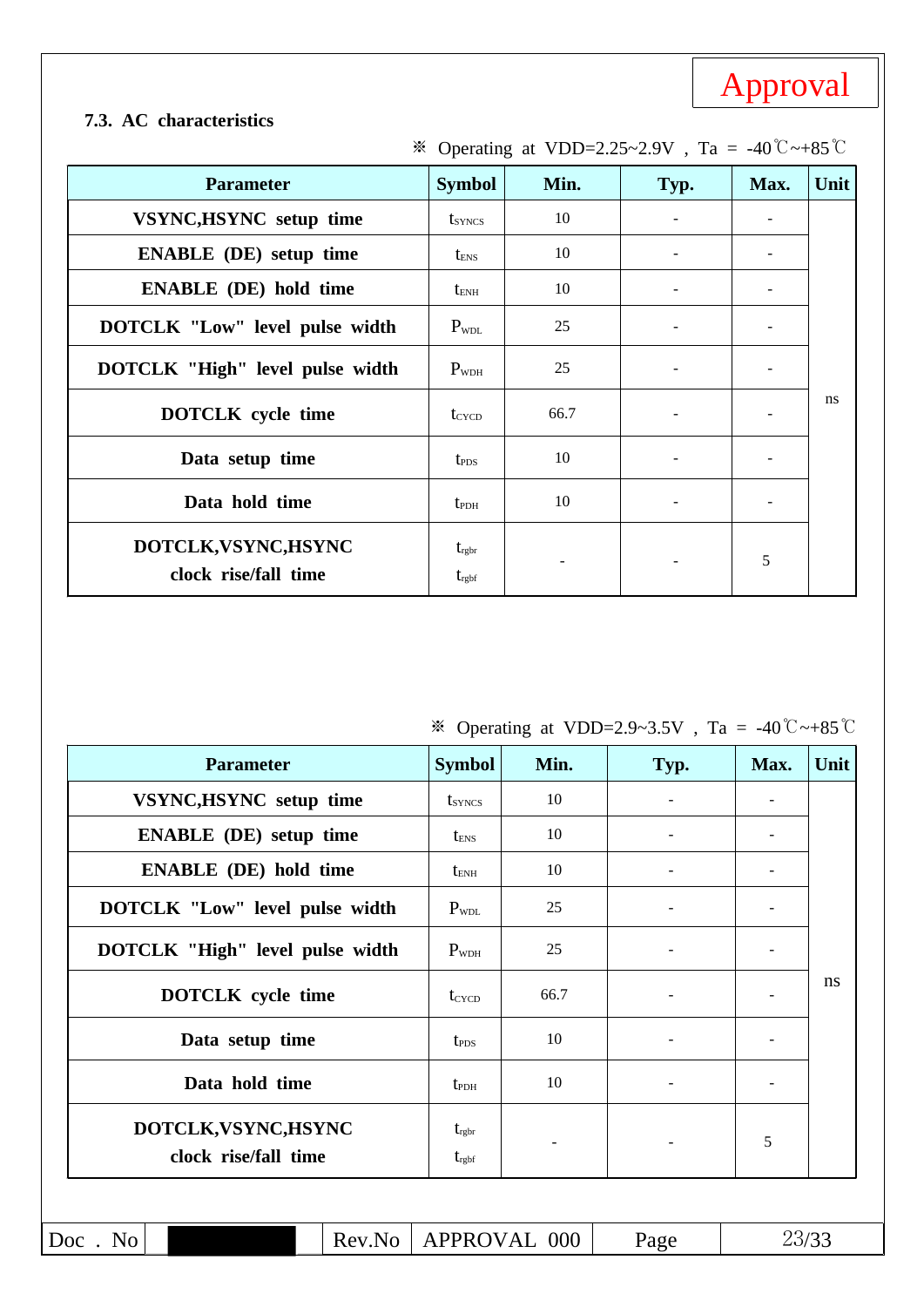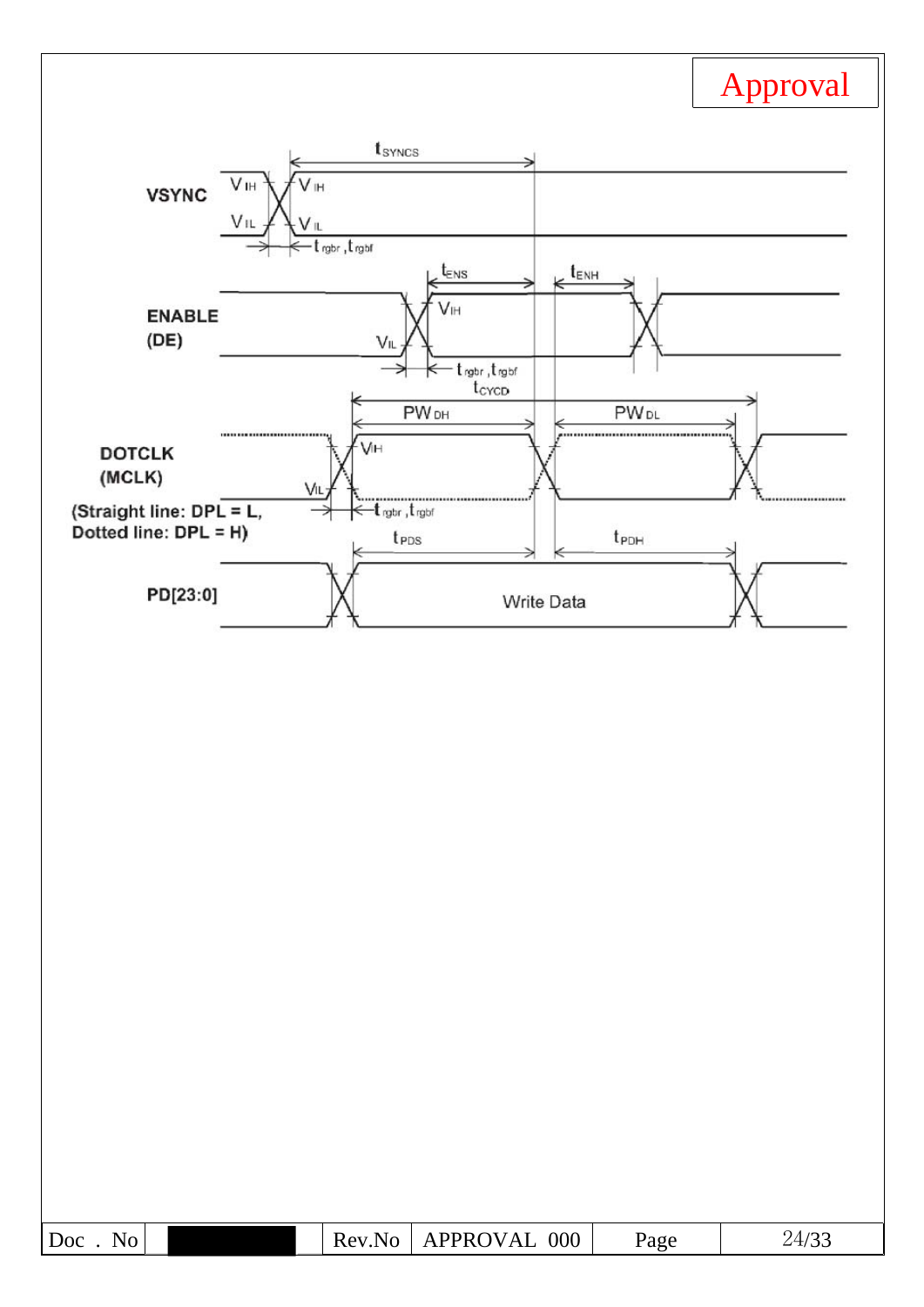# 7.4. PON timing characteristics.

| Item<br>PON setup        | Symbol             | Min. | Typ.                       | Max.       | unit          |
|--------------------------|--------------------|------|----------------------------|------------|---------------|
| (SYNC mode)              | t <sub>ronsv</sub> | $10$ |                            |            | <b>DOTCLK</b> |
|                          |                    |      |                            |            |               |
|                          |                    |      |                            |            |               |
| PON                      |                    |      | $\mathsf{V}\vphantom{M}$ i |            |               |
|                          |                    |      | $V_{IL}$<br>TPONSV         |            |               |
| <b>VSYNC (SYNC mode)</b> |                    |      |                            |            |               |
|                          |                    |      |                            | <b>VIL</b> |               |
|                          |                    |      |                            |            |               |
|                          |                    |      |                            |            |               |
|                          |                    |      |                            |            |               |
|                          |                    |      |                            |            |               |
|                          |                    |      |                            |            |               |
|                          |                    |      |                            |            |               |
|                          |                    |      |                            |            |               |
|                          |                    |      |                            |            |               |
|                          |                    |      |                            |            |               |
|                          |                    |      |                            |            |               |
|                          |                    |      |                            |            |               |
|                          |                    |      |                            |            |               |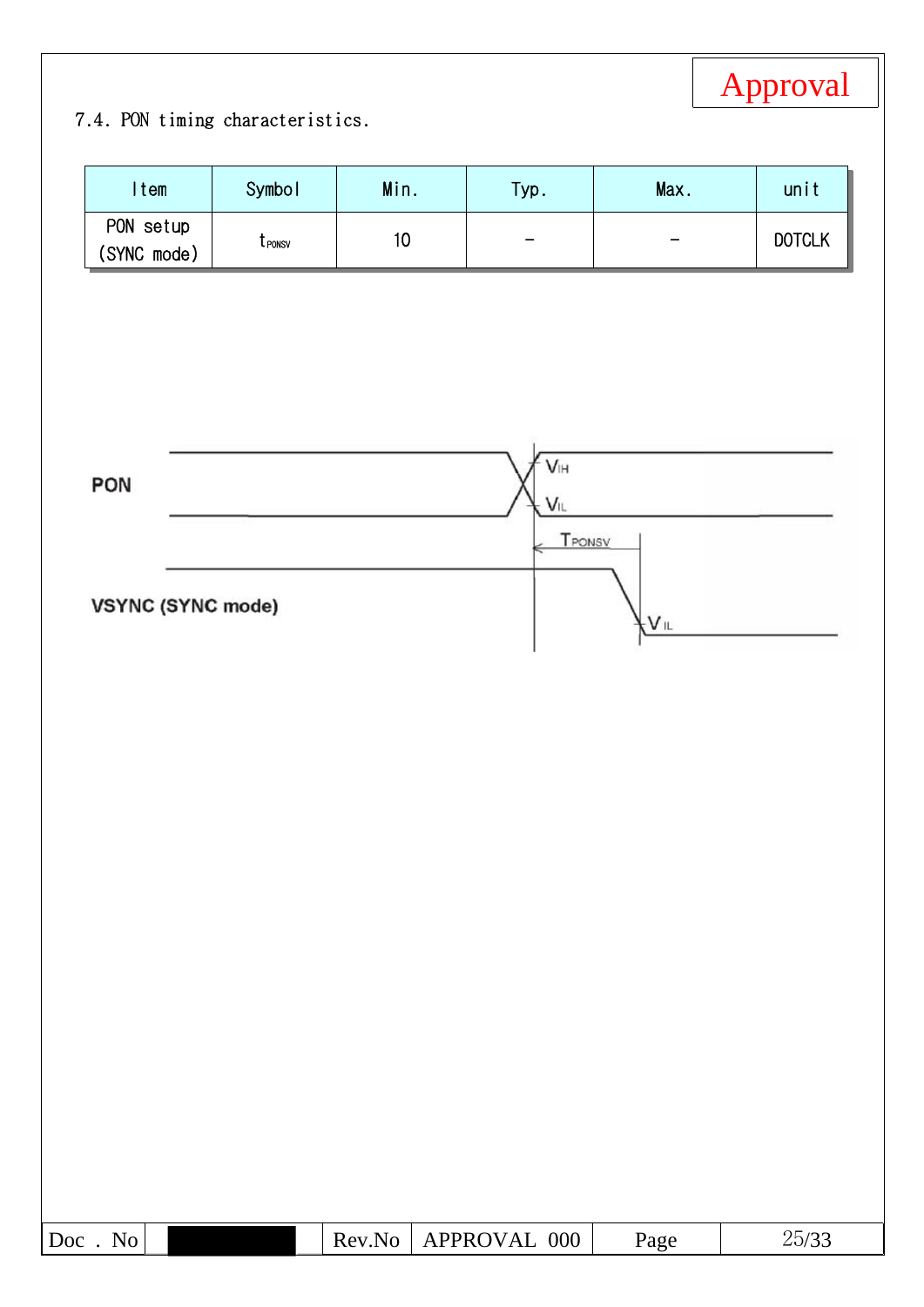### **8. Power On/Off Sequenc**e

- To prevent a latch-up or DC operation of the LCD module, the power on/off sequence should be as the diagram below.



| Symbo1         | Specification                  | Note |
|----------------|--------------------------------|------|
| T1             | 0 ms $<$ T1 $<$ T2             |      |
| T <sub>2</sub> | 10 ms $<$ T2                   | (1)  |
| T <sub>3</sub> | 10 frames $<$ T <sub>3</sub>   |      |
| T <sub>4</sub> | 10 ms $<$ T4 $<$ T5            |      |
| T <sub>5</sub> | $(5 \text{ frames} + T4) < T5$ | (1)  |
| T6             | 10 frames $\leq$ T6            |      |

Note(1) Refer to "7-4. PON timing characteristics."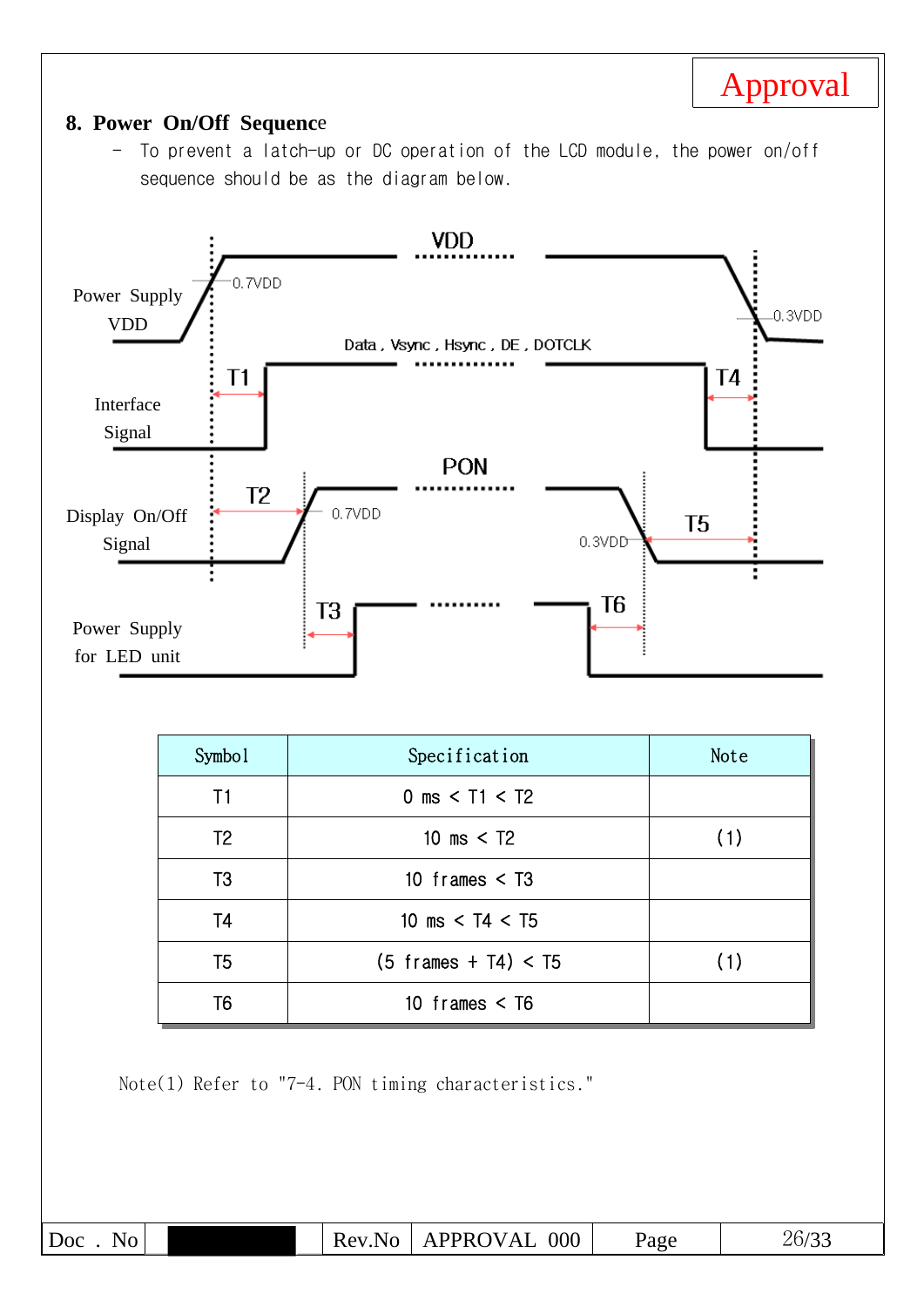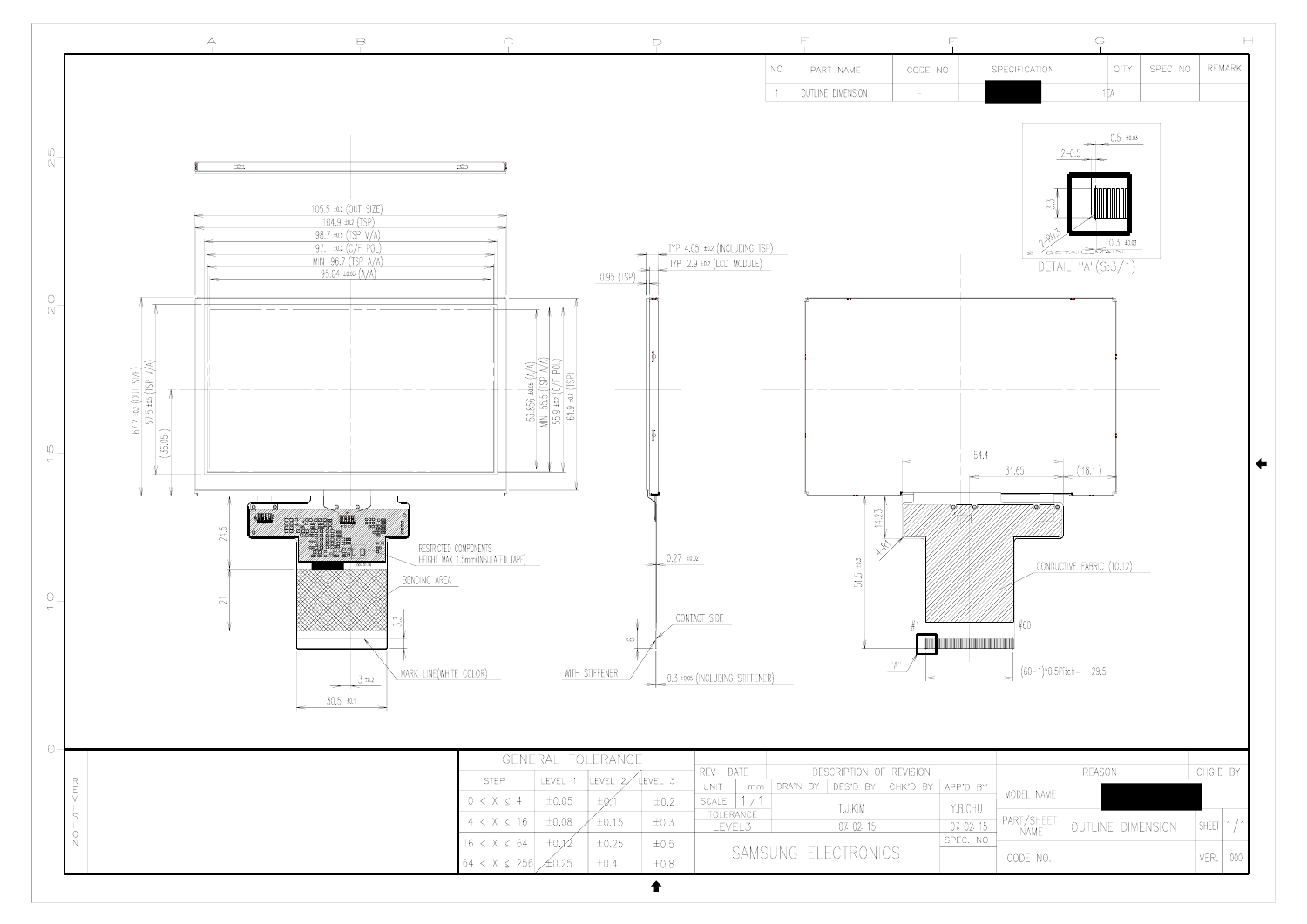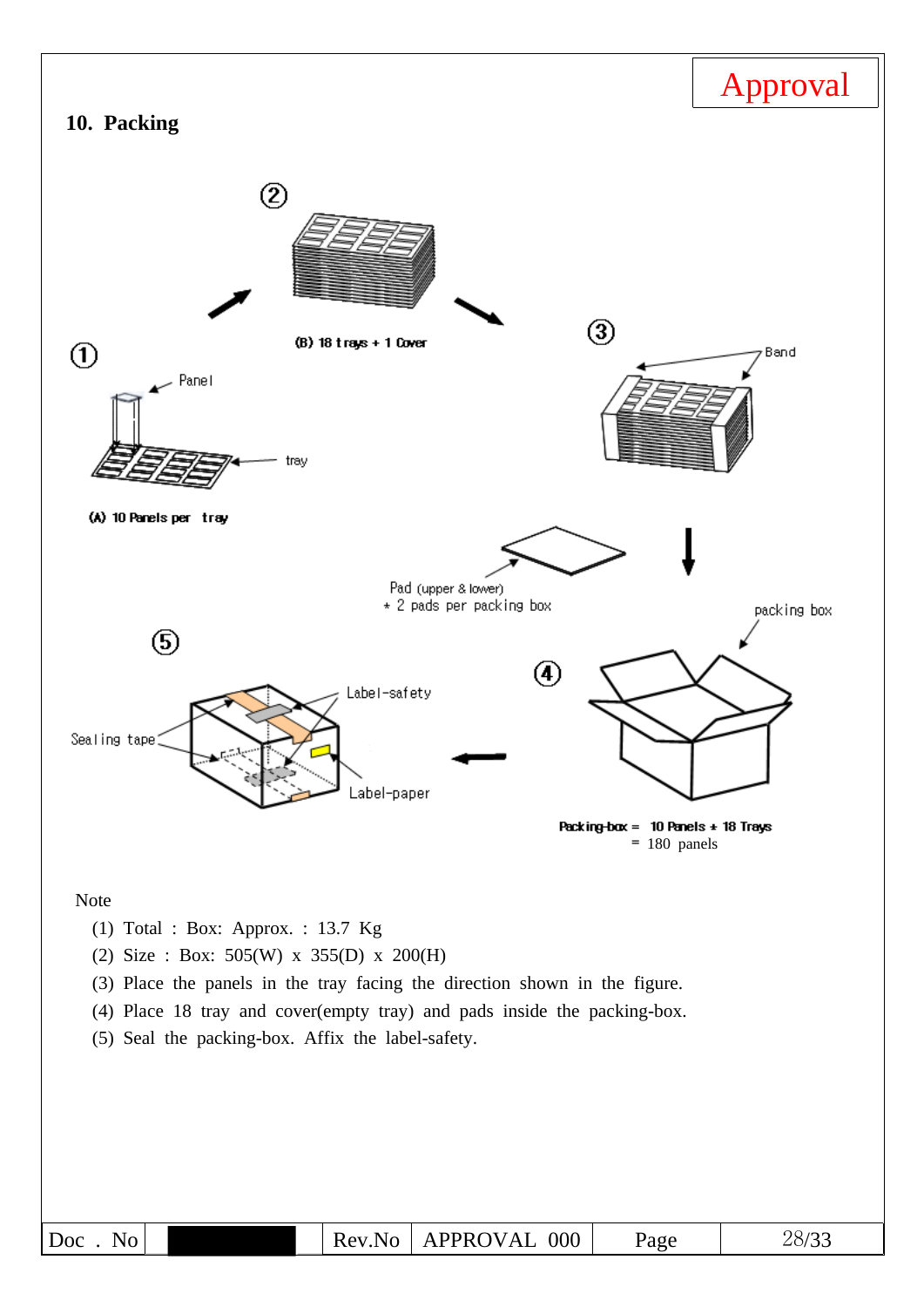# **11. Marking & Others**

A nameplate bearing followed by is affixed to a shipped product at the Specified location on each product.

(1) Packing case attach

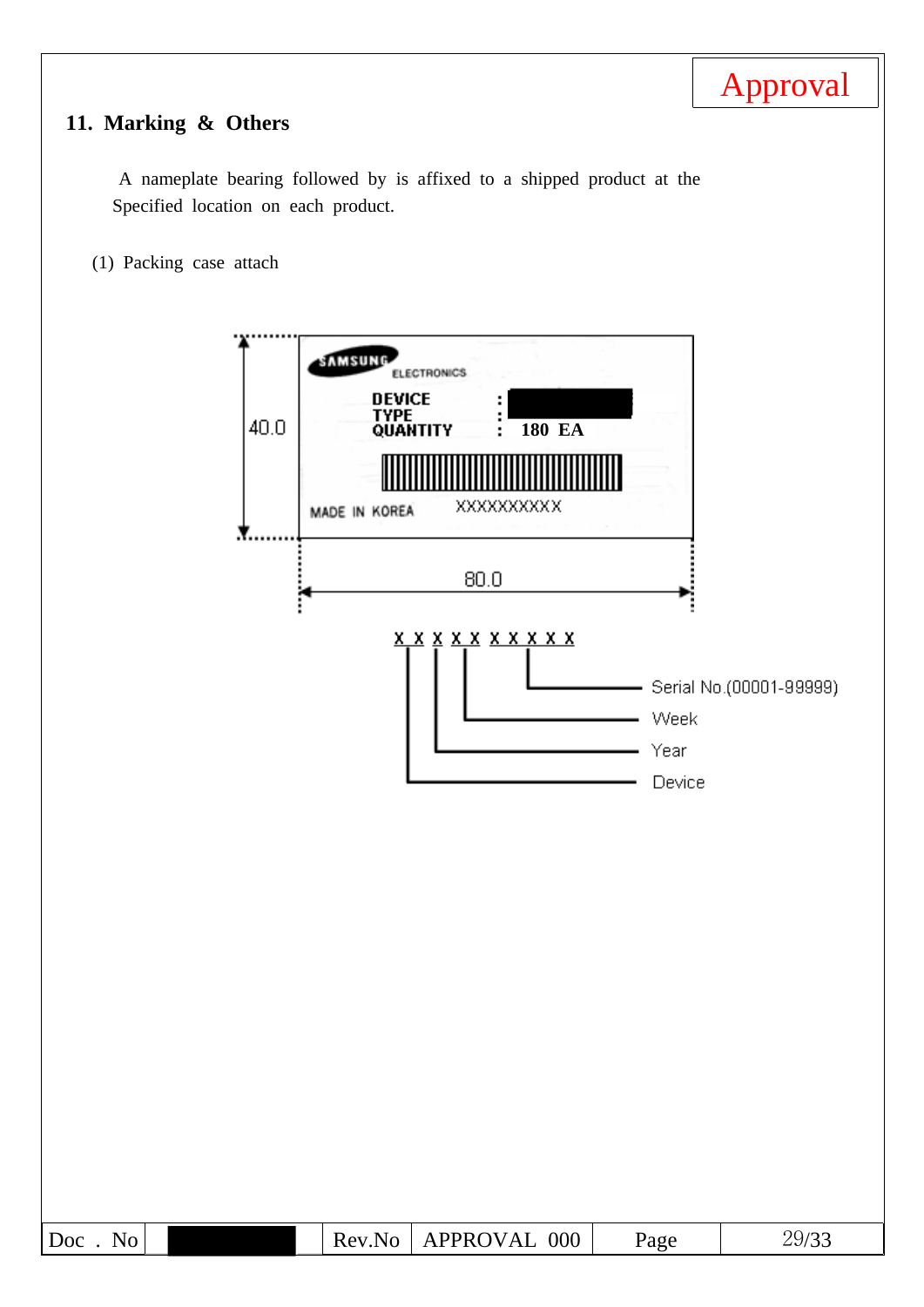

#### **12. General Precautions**

#### **12.1 Handling**

- (a) When the module is assembled, it should be attached to the system firmly. Be careful not to twist and bend the module.
- (b) Refrain from strong mechanical shock and / or any force to the module. In addition to damage, this may cause improper operation or damage to the module and back-light unit.
- (c) Note that polarizers are very fragile and could be easily damaged. Do not press or scratch the surface harder than a HB pencil lead.
- (d) Wipe off water droplets or oil immediately. If you leave the droplets for a long time, Staining and discoloration may occur.
- (e) If the surface of the polarizer is dirty, clean it using some absorbent cotton or soft cloth.
- (f) The desirable cleaners are water, IPA(Isopropyl Alcohol) or Hexane. Do not use Ketone type materials(ex. Acetone), Ethyl alcohol, Toluene, Ethyl acid or Methyl chloride. It might permanent damage to the polarizer due to chemical reaction.
- (g) If the liquid crystal material leaks from the panel, it should be kept away from the eyes or mouth. In case of contact with hands, legs or clothes, it must be washed away thoroughly with soap.
- (h) Protect the module from static , it may cause damage to the Integrated Gate Circuit.
- (i) Use finger-stalls with soft gloves in order to keep display clean during the incoming inspection and assembly process.
- (j) Do not disassemble the module.
- (k) Do not adjust the variable resistor which is located on the back side.
- (l) Protection film for polarizer on the module shall be slowly peeled off just before use so that the electrostatic charge can be minimized.
- (m) Pins of I/F connector shall not be touched directly with bare hands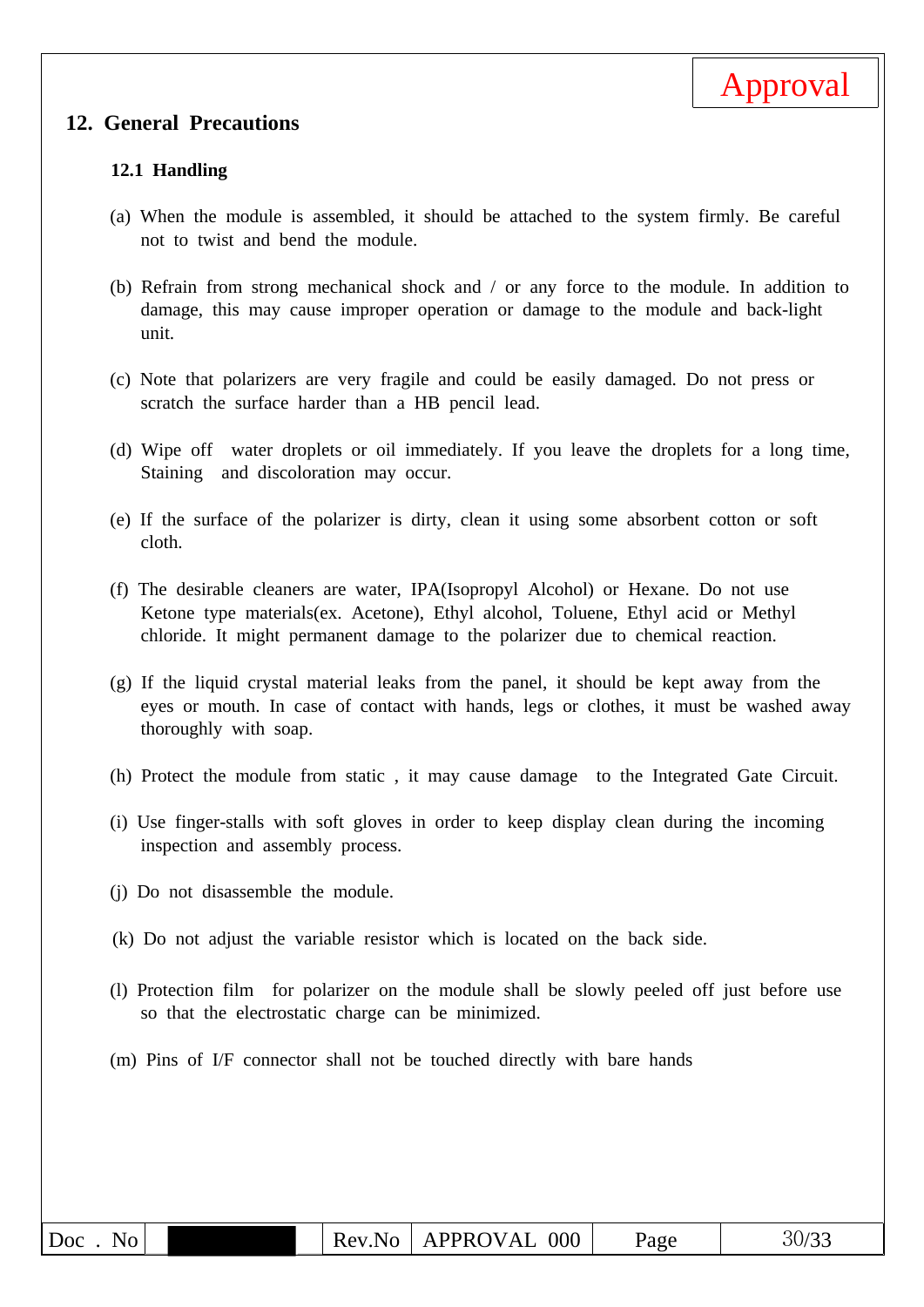

#### **12.2 Storage**

- (a) Do not leave the panel in high temperature, and high humidity for a long time. It is highly recommended to store the module with temperature from 0 to 35°C and relative humidity of less than 70%.
- (b) Do not store the TFT-LCD module in direct sunlight.
- (c) The module shall be stored in a dark place. It is prohibited to apply sunlight or fluorescent light during the store.

#### **12.3 Operation**

- (a) Do not connect, disconnect the module in the "Power On" condition.
- (b) Power supply should always be turned on/off by the "Power on/off sequence"
- (c) Module has high frequency circuits. Sufficient suppression to the electromagnetic interference shall be done by system manufacturers. Grounding and shielding methods may be important to minimize the interference.

#### **12.4 Others**

- (a) The Liquid crystal is deteriorated by ultraviolet, do not leave it in direct sunlight and strong ultraviolet ray for many hours.
- (b) Avoid condensation of water. It may result in improper operation or disconnection of electrode.
- (c) Do not exceed the absolute maximum rating value. ( the supply voltage variation, input voltage variation, variation in part contents and environmental temperature, and so on) Otherwise the panel may be damaged.
- (d) If the panel displays the same pattern continuously for a long period of time, it can be the situation when the image "Sticks" to the screen.
- (e) This panel has its circuitry FPC on the bottom side and should be handled carefully in order not to be stressed.
- (f) Avoid shortness between LED soldering pad.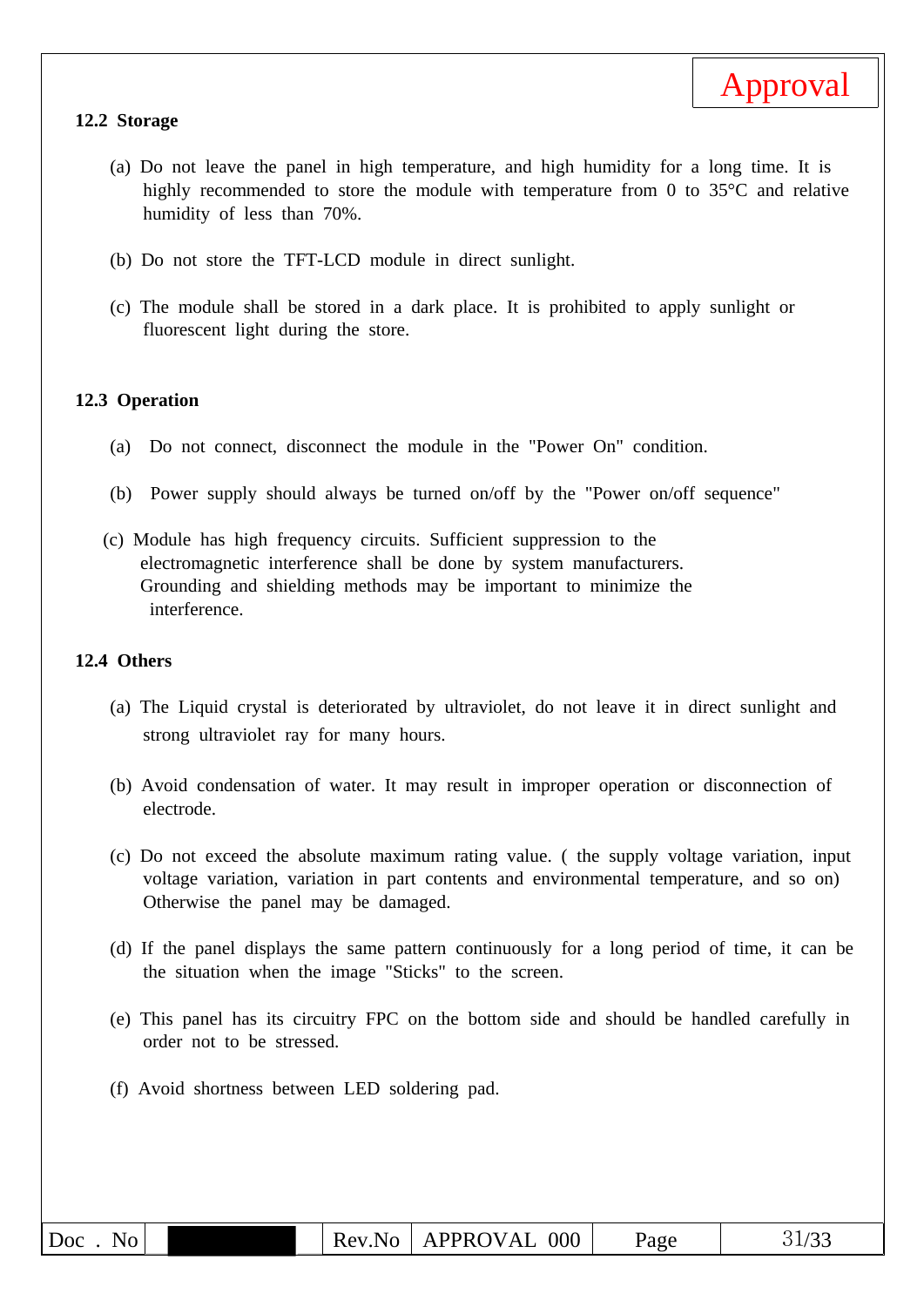# **13. Reliability Test Result**

| <b>Item</b>                                        | <b>Condition</b>                                                                                                            | <b>Sample</b><br><b>Size</b> | <b>Test</b><br><b>Result</b> | <b>Remark</b> |
|----------------------------------------------------|-----------------------------------------------------------------------------------------------------------------------------|------------------------------|------------------------------|---------------|
| High Temperature<br>Operating Life test            | 70°C 240HR                                                                                                                  | 10EA                         | <b>PASS</b>                  |               |
| Low Temperature<br>Operating Life test             | $-20^{\circ}$ C 240HR                                                                                                       | 5EA                          | <b>PASS</b>                  |               |
| Thermal Humidity<br><b>Bias</b>                    | 60°C 90%RH 240HR                                                                                                            | 10 <sub>E</sub> A            | <b>PASS</b>                  |               |
| On/Off Test                                        | $70^{\circ}\text{C} \Leftrightarrow -30^{\circ}\text{C}$ (5CYC),                                                            | 10EA                         | <b>PASS</b>                  | Note(1)       |
| High Temperature<br>Storage test                   | 85 ℃ 240HR                                                                                                                  | 5EA                          | <b>PASS</b>                  |               |
| Low Temperature<br>Storage test                    | $-40^{\circ}$ C 240HR                                                                                                       | 5EA                          | <b>PASS</b>                  |               |
| Wet Humidity<br>Temperature<br>Storage test        | 60℃/90%RH 240HR                                                                                                             | 10EA                         | <b>PASS</b>                  |               |
| Altitude test                                      | Non-operating:188mb/Room Temp.<br>72HR                                                                                      | 5EA                          | <b>PASS</b>                  |               |
| Thermal Cycle<br>storage test                      | $-40 \sim 85$ °C, 30CYC                                                                                                     | 10EA                         | <b>PASS</b>                  | Note(2)       |
| <b>Electrical Static</b><br>Discharge              | Contact: $\pm 4$ <sup>kV</sup> , 150 <sup>pF</sup> /330 $\Omega$<br>Non-contact: $\pm 8$ <sup>kV</sup> , 150pF/330 $\Omega$ | 5EA<br>5EA                   | <b>PASS</b>                  | Note(3)       |
| Box Vibration                                      | Random Vibration MIN-STD 810E,<br>up/down(Z) A x is                                                                         | (1BOX)<br>Small)             | <b>PASS</b>                  | Note(4)       |
| Box Drop                                           | 1 corner, 3 edges, 6 surfaces<br>under $9.1 \text{kg}$ :76cm, $9.2 \text{~} 18.2 \text{kg}$ : 66cm                          | (1BOX)<br>Medium)            | <b>PASS</b>                  |               |
| Crunch Test<br>10kgf, 30s, LCM and T/P don't break |                                                                                                                             | 5 EA                         | <b>PASS</b>                  |               |